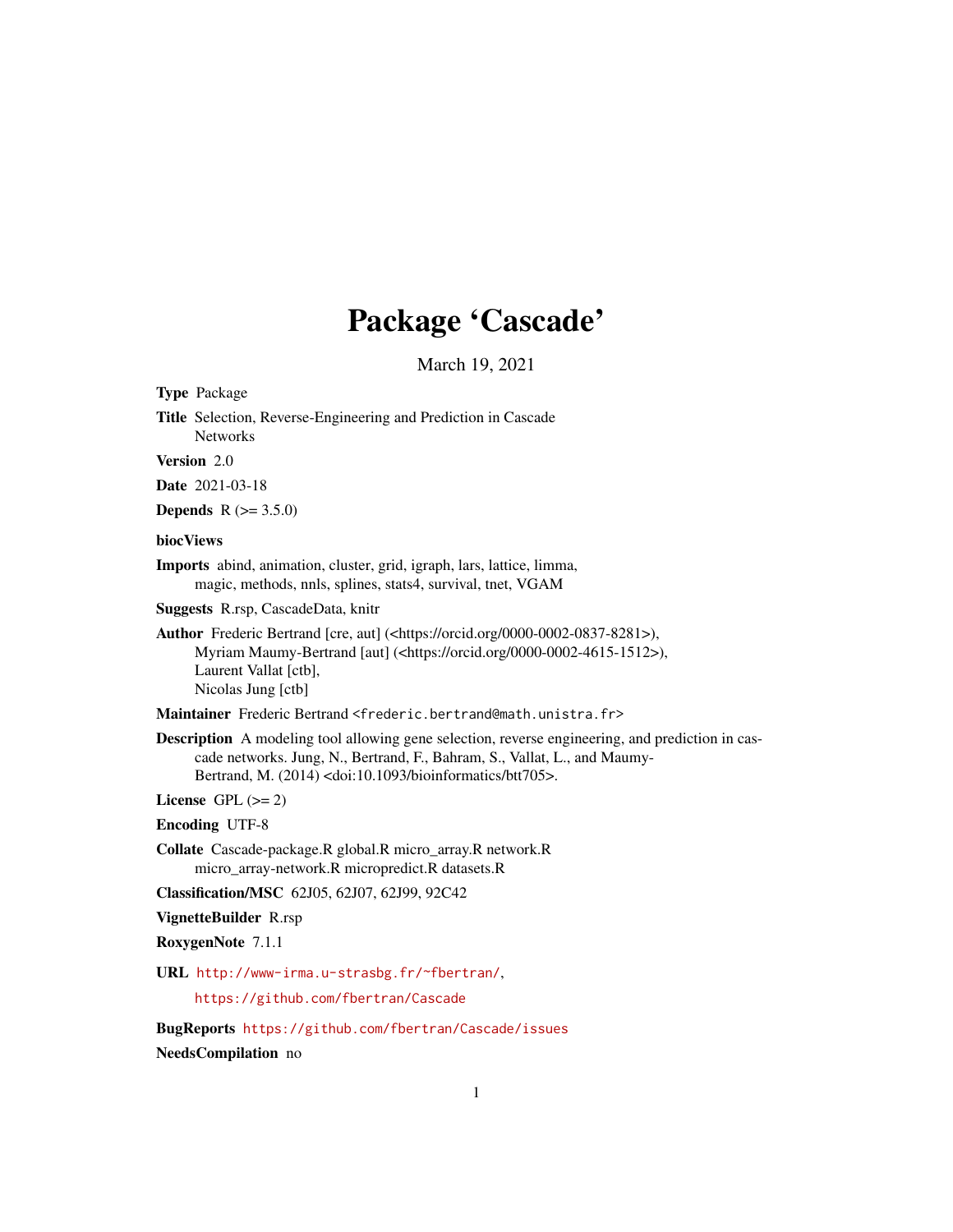<span id="page-1-0"></span>Repository CRAN Date/Publication 2021-03-19 05:20:17 UTC

# R topics documented:

|       |                                                                                                                     | $\overline{\phantom{0}}^2$ |
|-------|---------------------------------------------------------------------------------------------------------------------|----------------------------|
|       |                                                                                                                     | 3                          |
|       |                                                                                                                     | $\overline{4}$             |
|       |                                                                                                                     | 5                          |
|       |                                                                                                                     | 6                          |
|       | dim                                                                                                                 | $\overline{7}$             |
|       |                                                                                                                     | 8                          |
|       |                                                                                                                     | 9                          |
|       |                                                                                                                     | <b>11</b>                  |
|       |                                                                                                                     | $\overline{14}$            |
|       |                                                                                                                     | <b>16</b>                  |
|       |                                                                                                                     |                            |
|       |                                                                                                                     | <b>18</b>                  |
|       |                                                                                                                     |                            |
|       | $micro\_array\cdot class \dots \dots \dots \dots \dots \dots \dots \dots \dots \dots \dots \dots \dots \dots \dots$ | -19                        |
|       |                                                                                                                     | $-19$                      |
|       |                                                                                                                     | $\overline{19}$            |
|       |                                                                                                                     |                            |
|       |                                                                                                                     |                            |
|       |                                                                                                                     | 21                         |
|       |                                                                                                                     |                            |
|       |                                                                                                                     |                            |
|       |                                                                                                                     |                            |
|       |                                                                                                                     |                            |
|       | Selection                                                                                                           |                            |
|       |                                                                                                                     |                            |
|       |                                                                                                                     |                            |
|       |                                                                                                                     |                            |
| Index |                                                                                                                     | 29                         |
|       |                                                                                                                     |                            |

Cascade-package *The Cascade Package: Selection, Reverse-Engineering and Prediction in Cascade Networks*

# Description

A modeling tool allowing gene selection, reverse engineering, and prediction in cascade networks. Jung, N., Bertrand, F., Bahram, S., Vallat, L., and Maumy-Bertrand, M. (2014) <doi:10.1093/bioinformatics/btt705>.

#### Author(s)

This package has been written by Frédéric Bertrand, Myriam Maumy-Bertrand and Nicolas Jung with biological insights from Laurent Vallat. Maintainer: Frédéric Bertrand <frederic.bertrand@math.unistra.fr>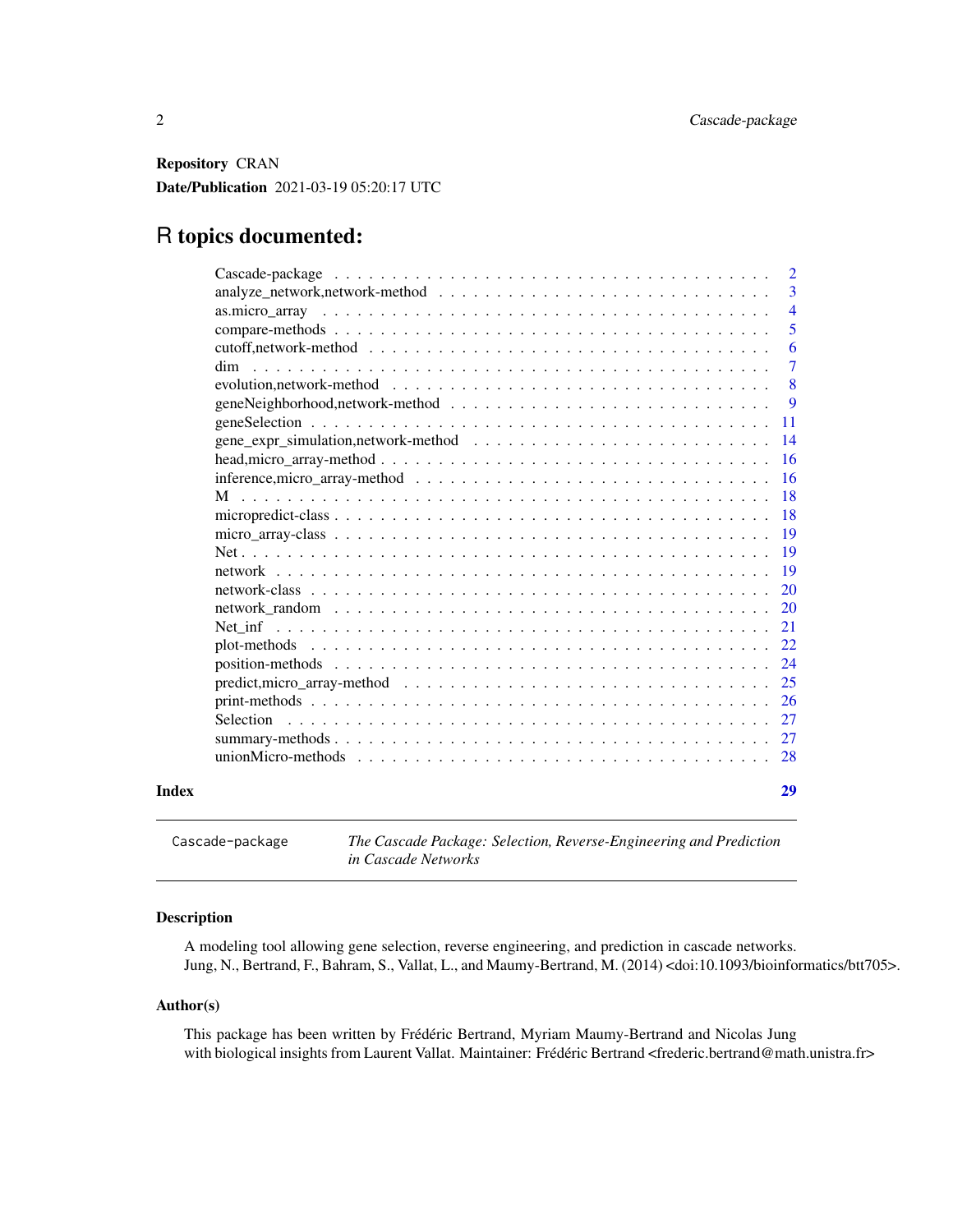#### <span id="page-2-0"></span>References

Jung, N., Bertrand, F., Bahram, S., Vallat, L., and Maumy-Bertrand, M. (2014). Cascade: a Rpackage to study, predict and simulate the diffusion of a signal through a temporal gene network. *Bioinformatics*, btt705.

Vallat, L., Kemper, C. A., Jung, N., Maumy-Bertrand, M., Bertrand, F., Meyer, N., ... & Bahram, S. (2013). Reverse-engineering the genetic circuitry of a cancer cell with predicted intervention in chronic lymphocytic leukemia. *Proceedings of the National Academy of Sciences*, 110(2), 459-464.

analyze\_network,network-method *Analysing the network*

#### Description

Calculates some indicators for each node in the network.

#### Usage

```
## S4 method for signature 'network'
analyze_network(Omega, nv, label_v = NULL)
```
#### Arguments

| Omega   | a network object                                         |
|---------|----------------------------------------------------------|
| nv      | the level of cutoff at which the analysis should be done |
| label v | (optionnal) the name of the genes                        |

#### Value

A matrix containing, for each node, its betweenness,its degree, its output, its closeness.

#### Author(s)

Nicolas Jung, Frédéric Bertrand , Myriam Maumy-Bertrand.

#### References

Jung, N., Bertrand, F., Bahram, S., Vallat, L., and Maumy-Bertrand, M. (2014). Cascade: a Rpackage to study, predict and simulate the diffusion of a signal through a temporal gene network. *Bioinformatics*, btt705.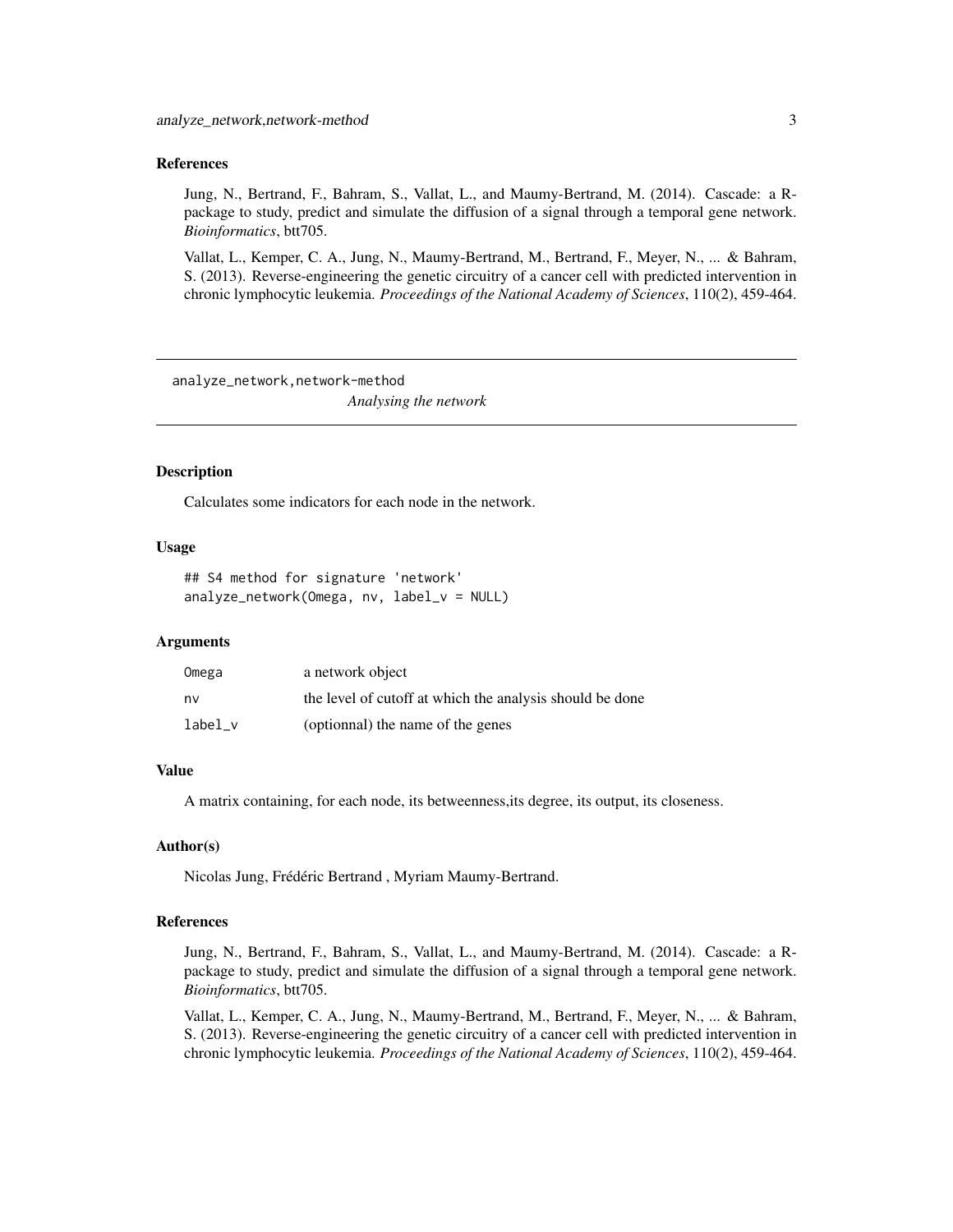# <span id="page-3-0"></span>Examples

```
data(network)
analyze_network(network,nv=0)
```
as.micro\_array *Coerce a matrix into a micro\_array object.*

#### Description

Coerce a matrix into a micro\_array object.

#### Usage

as.micro\_array(M, time, subject)

#### Arguments

| M       | A matrix. Contains the microarray measurements. Should of size $N * K$ , with                                                                                                                                                                                          |
|---------|------------------------------------------------------------------------------------------------------------------------------------------------------------------------------------------------------------------------------------------------------------------------|
|         | N the number of genes and $K=T^*P$ with T the number of time points, and P the<br>number of individuals. This matrix should be created using $cbind(M1,M2,)$<br>with M1 a N <sup>*</sup> T matrix with the measurements for individual 1, M2 a N <sup>*</sup> T matrix |
|         | with the measurements for individual 2.                                                                                                                                                                                                                                |
| time    | A vector. The time points measurements.                                                                                                                                                                                                                                |
| subject | The number of subjects.                                                                                                                                                                                                                                                |

# Value

A micro\_array object.

#### Author(s)

Nicolas Jung, Frédéric Bertrand , Myriam Maumy-Bertrand.

# References

Jung, N., Bertrand, F., Bahram, S., Vallat, L., and Maumy-Bertrand, M. (2014). Cascade: a Rpackage to study, predict and simulate the diffusion of a signal through a temporal gene network. *Bioinformatics*, btt705.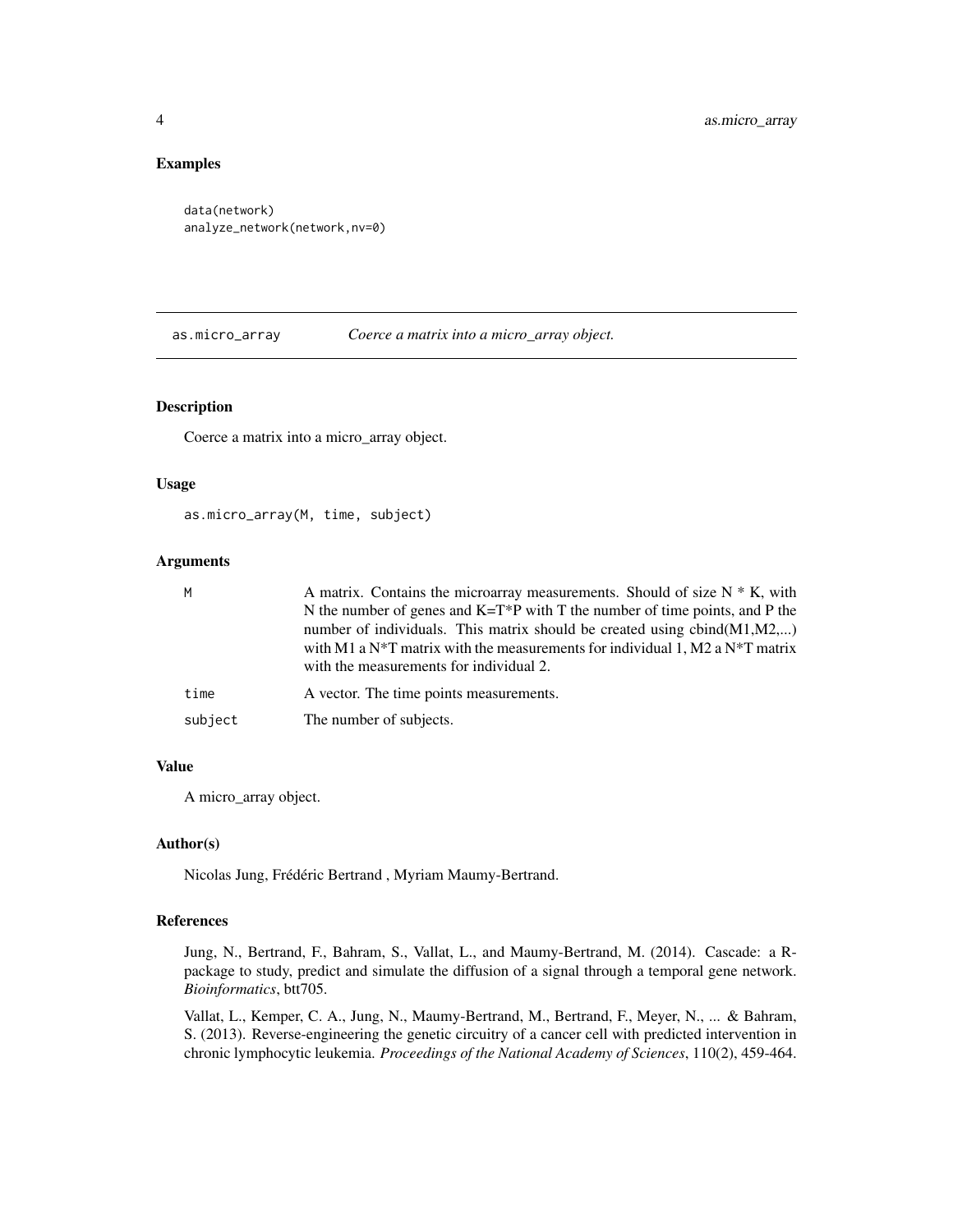# <span id="page-4-0"></span>compare-methods 5

#### Examples

```
if(require(CascadeData)){
data(micro_US)
micro_US<-as.micro_array(micro_US,time=c(60,90,210,390),subject=6)
}
```

| compare-methods | Some basic criteria of comparison between actual and inferred net- |
|-----------------|--------------------------------------------------------------------|
|                 | work.                                                              |

#### Description

Allows comparison between actual and inferred network.

#### Usage

```
## S4 method for signature 'network, network, numeric'
compare(Net, Net_inf, nv = 1)
```
# Arguments

| Net     | A network object containing the actual network.                                 |
|---------|---------------------------------------------------------------------------------|
| Net inf | A network object containing the inferred network.                               |
| nv      | A number that indicates at which level of cutoff the comparison should be done. |

# Value

A vector containing : sensibility, predictive positive value, and the F-score

#### Methods

list("signature(Net = \"network\", Net\_inf = \"network\", nv = \"numeric\")")

## Author(s)

Nicolas Jung, Frédéric Bertrand , Myriam Maumy-Bertrand.

# References

Jung, N., Bertrand, F., Bahram, S., Vallat, L., and Maumy-Bertrand, M. (2014). Cascade: a Rpackage to study, predict and simulate the diffusion of a signal through a temporal gene network. *Bioinformatics*, btt705.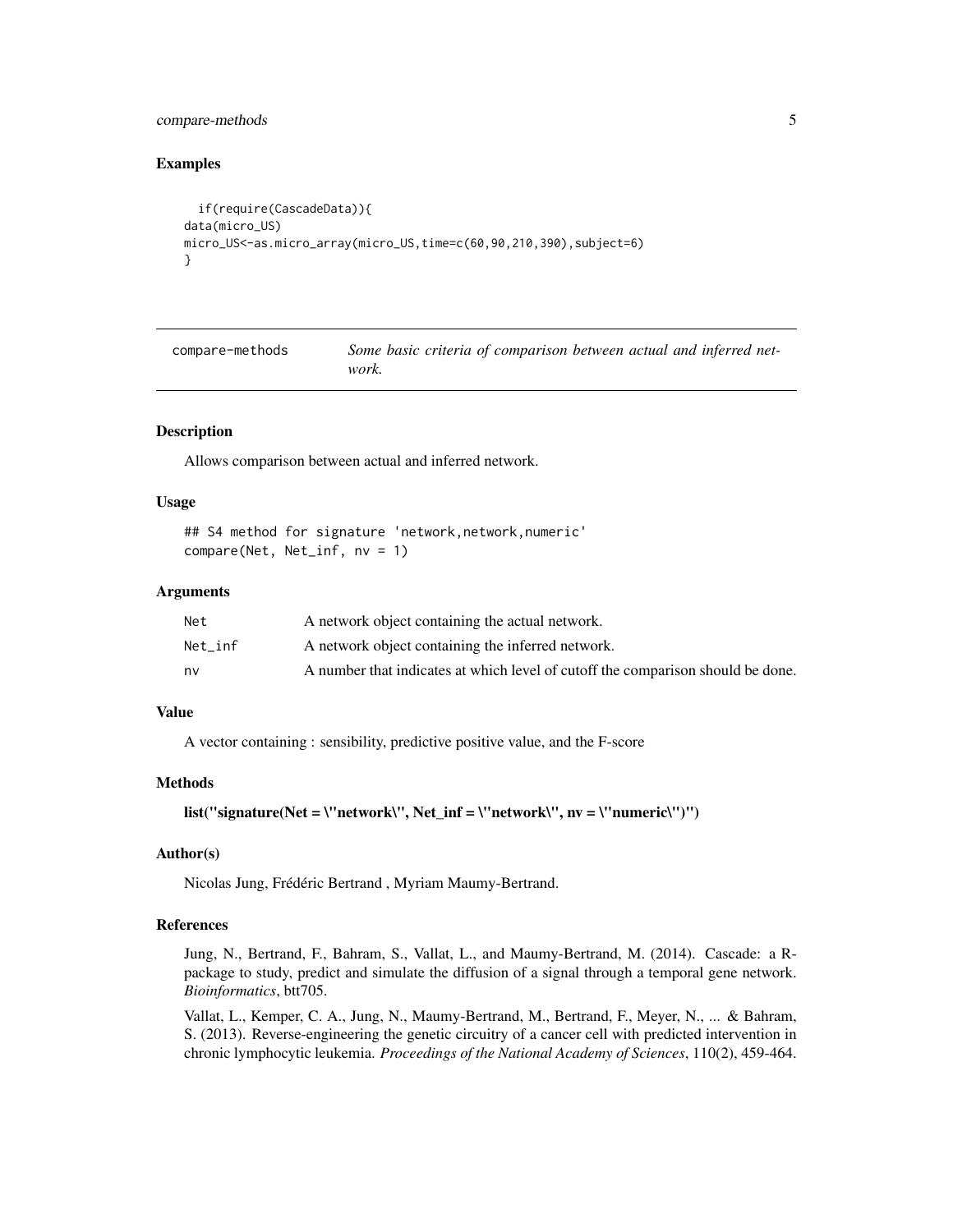# Examples

```
data(Net)
data(Net_inf)
#Comparing true and inferred networks
F_score=NULL
#Here are the cutoff level tested
test.seq<-seq(0,max(abs(Net_inf@network*0.9)),length.out=200)
for(u in test.seq){
F_score<-rbind(F_score,Cascade::compare(Net,Net_inf,u))
}
matplot(test.seq,F_score,type="l",ylab="criterion value",xlab="cutoff level",lwd=2)
```
cutoff,network-method *Choose the best cutoff*

# Description

Allows estimating the best cutoff, in function of the scale-freeness of the network. For a sequence of cutoff, the corresponding p-value is then calculated.

#### Usage

## S4 method for signature 'network'  $cutoff(Omega, sequence = NULL, x=min = 0)$ 

# Arguments

| Omega    | a network object                                                                               |
|----------|------------------------------------------------------------------------------------------------|
| sequence | (optional) a vector corresponding to the sequence of cutoffs that will be tested.              |
| x min    | (optional) an integer; only values over x min are further retained for performing<br>the test. |

#### Value

A list containing two objects :

| p.value       | the p values corresponding to the sequence of cutoff  |
|---------------|-------------------------------------------------------|
| p.value.inter | the smoothed p value vector, using the loess function |

# Author(s)

Nicolas Jung, Frédéric Bertrand , Myriam Maumy-Bertrand.

<span id="page-5-0"></span>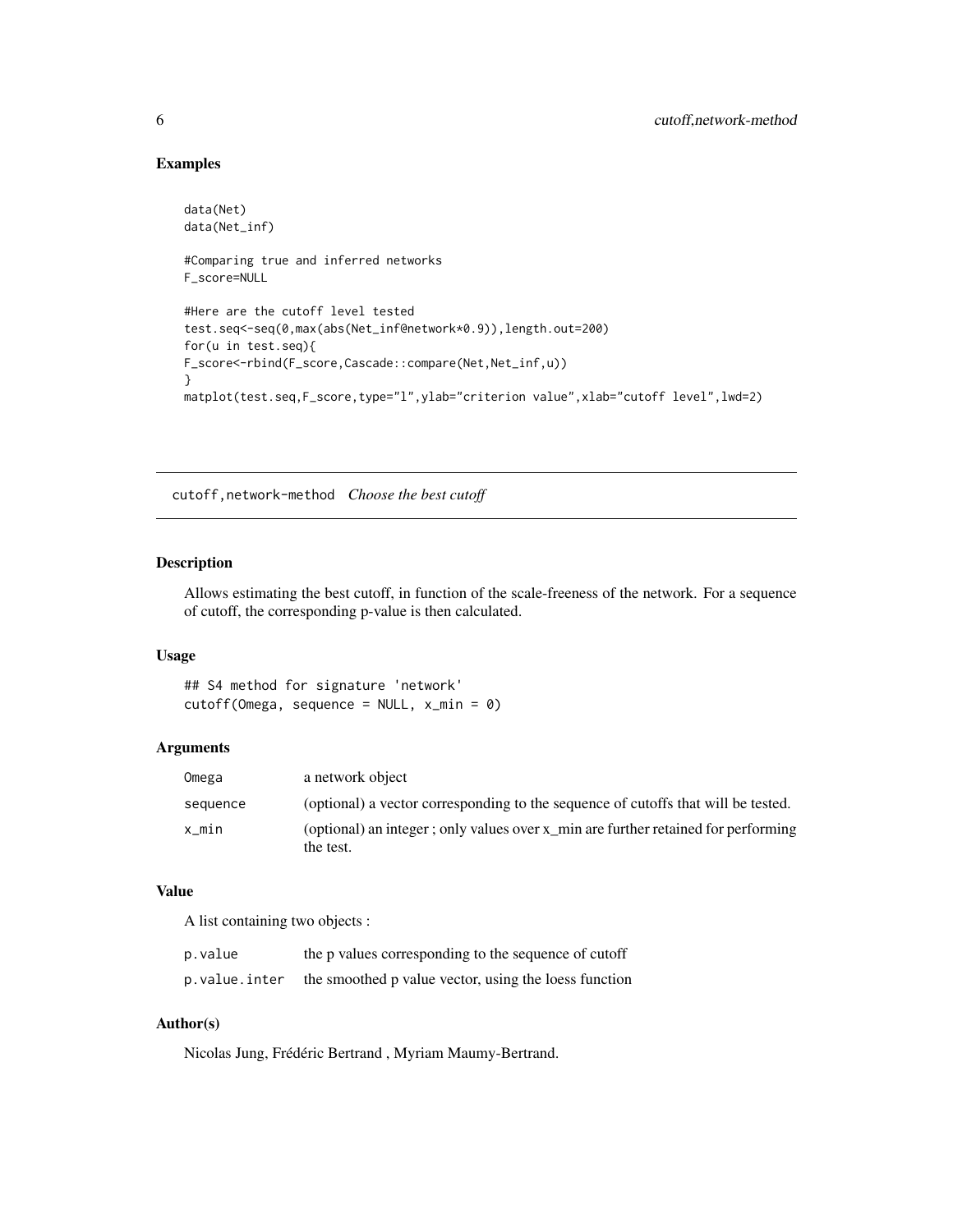#### References

Jung, N., Bertrand, F., Bahram, S., Vallat, L., and Maumy-Bertrand, M. (2014). Cascade: a Rpackage to study, predict and simulate the diffusion of a signal through a temporal gene network. *Bioinformatics*, btt705.

Vallat, L., Kemper, C. A., Jung, N., Maumy-Bertrand, M., Bertrand, F., Meyer, N., ... & Bahram, S. (2013). Reverse-engineering the genetic circuitry of a cancer cell with predicted intervention in chronic lymphocytic leukemia. *Proceedings of the National Academy of Sciences*, 110(2), 459-464.

# Examples

data(network) cutoff(network) #See vignette for more details

#### dim *Dimension of the data*

#### Description

Dimension of the data

#### Usage

```
## S4 method for signature 'micro_array'
dim(x)
```
# Arguments

x an object of class "micro-array

# Methods

list("signature( $x = \text{``micro\_array''''''}$ ") Gives the dimension of the matrix of measurements.

#### Examples

```
if(require(CascadeData)){
data(micro_US)
micro_US<-as.micro_array(micro_US,time=c(60,90,210,390),subject=6)
dim(micro_US)
}
```
<span id="page-6-0"></span>dim and the contract of the contract of the contract of the contract of the contract of the contract of the contract of the contract of the contract of the contract of the contract of the contract of the contract of the co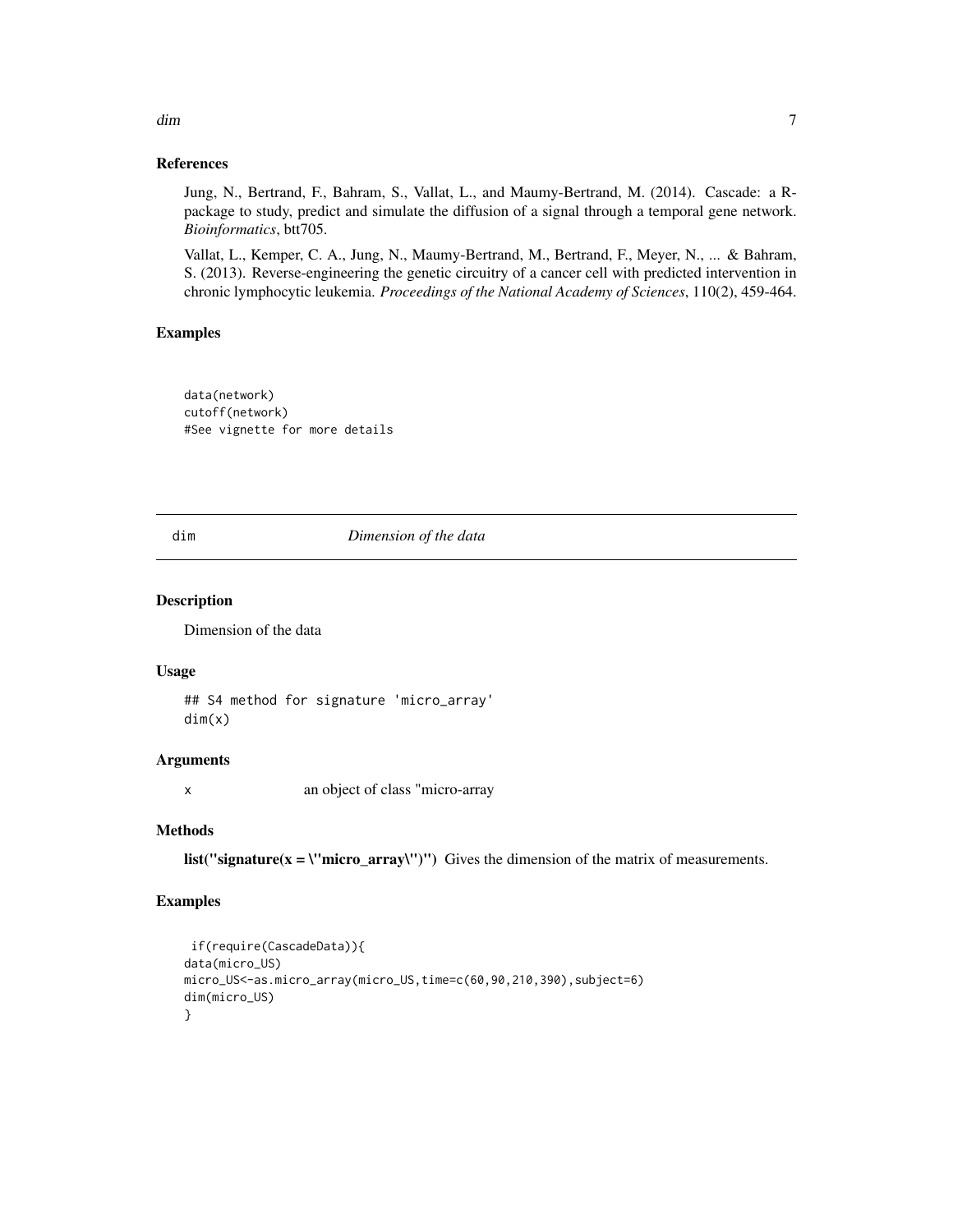<span id="page-7-0"></span>evolution,network-method

*See the evolution of the network with change of cutoff*

# Description

See the evolution of the network with change of cutoff. This function may be usefull to see if the global topology is changed while increasing the cutoff.

# Usage

```
## S4 method for signature 'network'
evolution(
 net,
  list_nv,
  gr = NULL,color.vertex = NULL,
  fix = TRUE,gif = TRUE,taille = c(2000, 1000),
  label_v = 1:dim(net@network)[1],
  legend.position = "topleft",
  frame.color = "black",
  label.hub = FALSE
\mathcal{L}
```
#### Arguments

| net             | a network object                                                                                                  |  |
|-----------------|-------------------------------------------------------------------------------------------------------------------|--|
| list_nv         | a vector of cutoff at which the network should be shown                                                           |  |
| gr              | a vector giving the group of each gene                                                                            |  |
| color.vertex    | a vector giving the color of each node                                                                            |  |
| fix             | logical, should the position of the node in the network be calculated once at the<br>beginning? Defaults to TRUE. |  |
| gif             | logical, TRUE                                                                                                     |  |
| taille          | vector giving the size of the plot. Default to $c(2000,1000)$                                                     |  |
| label v         | (optionnal) the name of the genes                                                                                 |  |
| legend.position |                                                                                                                   |  |
|                 | (optionnal) the position of the legend, defaults to "topleft"                                                     |  |
| frame.color     | (optionnal) the color of the frame, defaults to "black"                                                           |  |
| label.hub       | (optionnal) boolean, defaults to FALSE                                                                            |  |

# Value

A HTML page with the evolution of the network.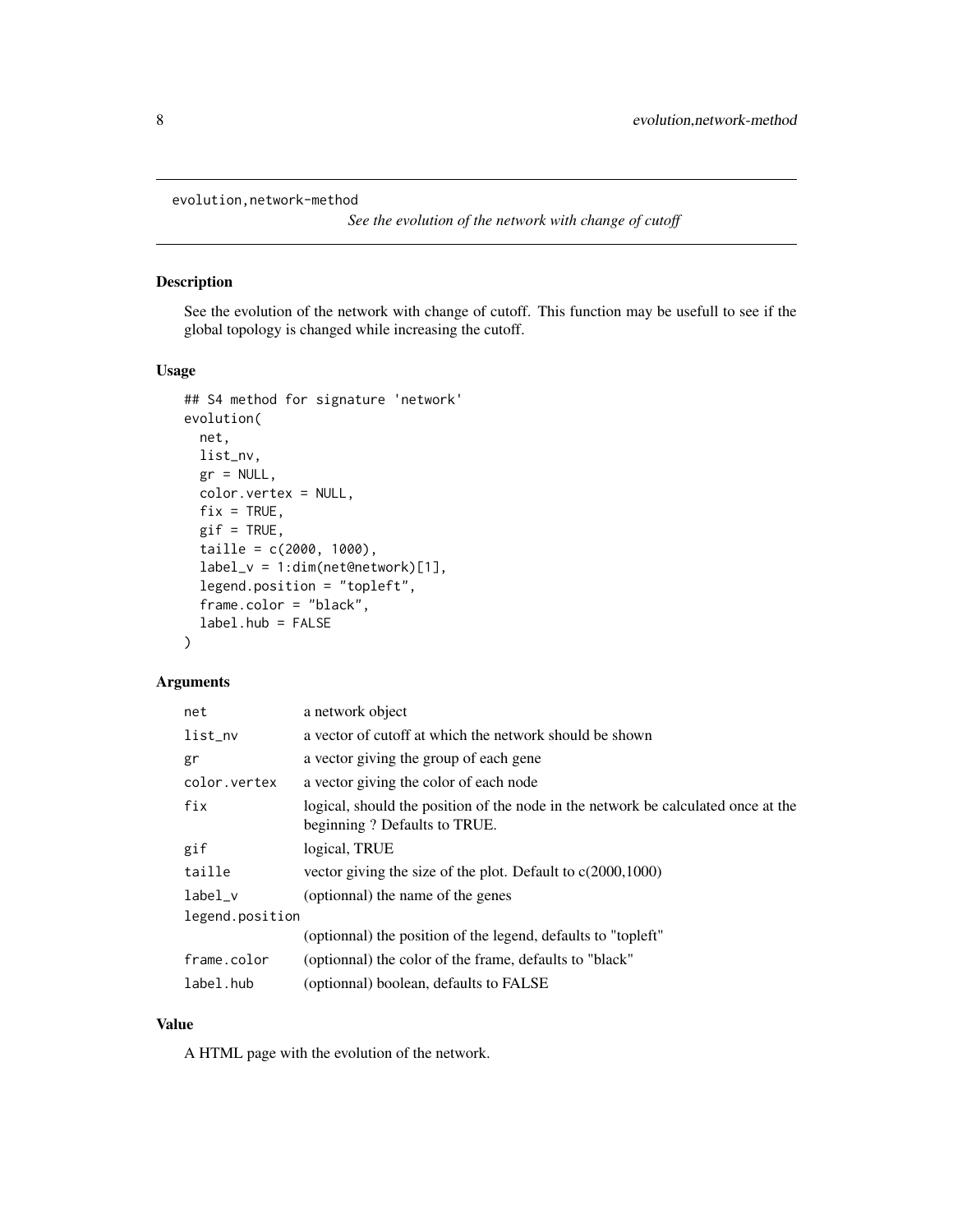#### <span id="page-8-0"></span>Author(s)

Nicolas Jung, Frédéric Bertrand , Myriam Maumy-Bertrand.

#### References

Jung, N., Bertrand, F., Bahram, S., Vallat, L., and Maumy-Bertrand, M. (2014). Cascade: a Rpackage to study, predict and simulate the diffusion of a signal through a temporal gene network. *Bioinformatics*, btt705.

Vallat, L., Kemper, C. A., Jung, N., Maumy-Bertrand, M., Bertrand, F., Meyer, N., ... & Bahram, S. (2013). Reverse-engineering the genetic circuitry of a cancer cell with predicted intervention in chronic lymphocytic leukemia. *Proceedings of the National Academy of Sciences*, 110(2), 459-464.

# Examples

```
data(network)
sequence<-seq(0,0.2,length.out=20)
#setwd("inst/animation")
#evolution(network,sequence)
```
geneNeighborhood,network-method *Find the neighborhood of a set of nodes.*

#### Description

Find the neighborhood of a set of nodes.

#### Usage

```
## S4 method for signature 'network'
geneNeighborhood(
 net,
  targets,
  nv = 0,
  order = length(net@time_pt) - 1,
  label_v = NULL,ini = NULL,frame.color = "white",
  label.hub = FALSE,
  graph = TRUE,names = FALSE
)
```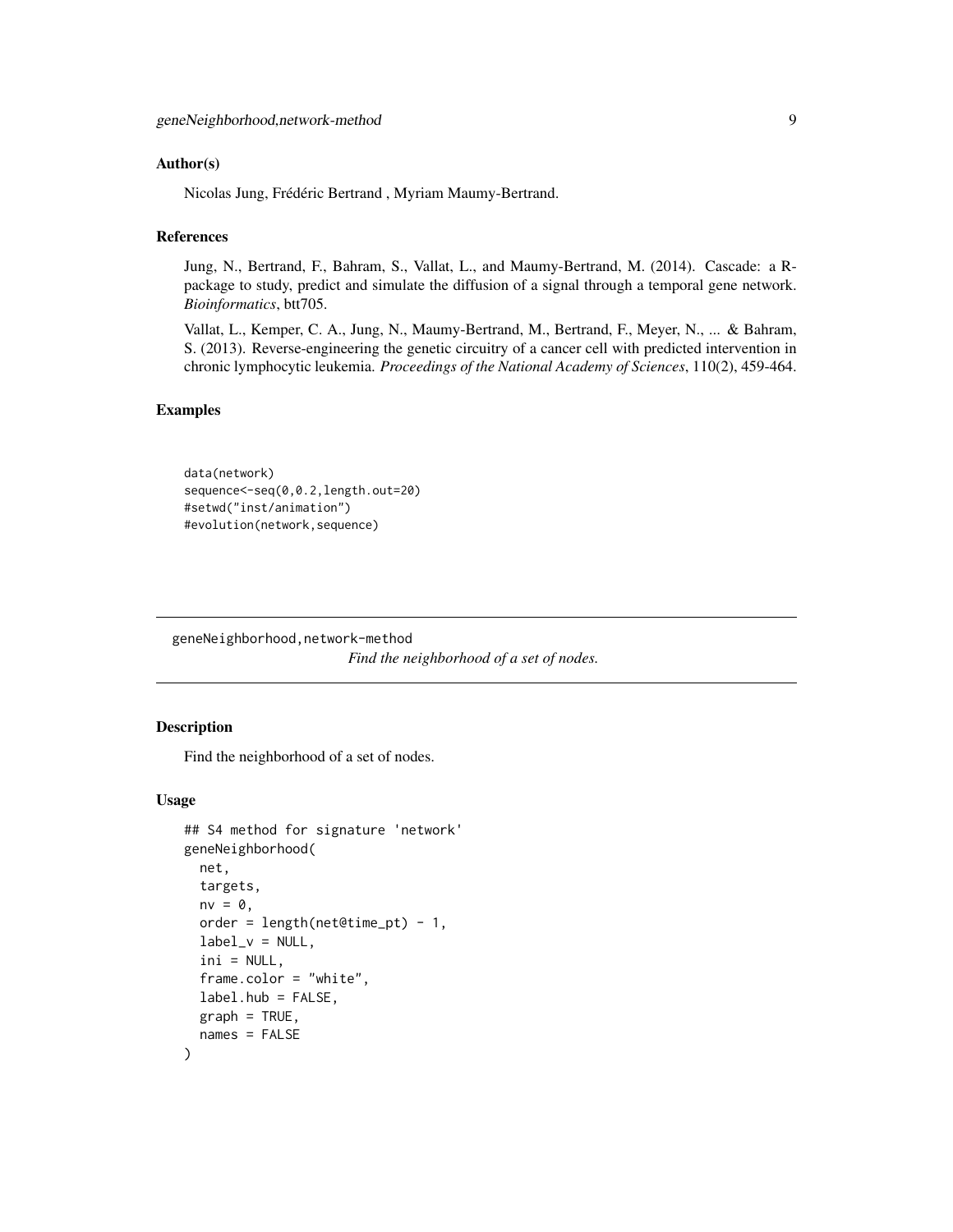#### **Arguments**

| net         | a network object                                                      |
|-------------|-----------------------------------------------------------------------|
| targets     | a vector containing the set of nodes                                  |
| nv          | the level of cutoff. Defaut to 0.                                     |
| order       | of the neighborhood. Defaut to 'length(net@time pt)-1'.               |
| $label_v$   | vector defining the vertex labels.                                    |
| ini         | using the "position" function, you can fix the position of the nodes. |
| frame.color | color of the frames.                                                  |
| label.hub   | logical; if TRUE only the hubs are labeled.                           |
| graph       | plot graph of the network. Defaults to 'TRUE'.                        |
| names       | return names of the neighbors. Defaults to 'FALSE'.                   |

# Value

The neighborhood of the targeted genes.

#### Author(s)

Nicolas Jung, Frédéric Bertrand , Myriam Maumy-Bertrand.

#### References

Jung, N., Bertrand, F., Bahram, S., Vallat, L., and Maumy-Bertrand, M. (2014). Cascade: a Rpackage to study, predict and simulate the diffusion of a signal through a temporal gene network. *Bioinformatics*, btt705.

Vallat, L., Kemper, C. A., Jung, N., Maumy-Bertrand, M., Bertrand, F., Meyer, N., ... & Bahram, S. (2013). Reverse-engineering the genetic circuitry of a cancer cell with predicted intervention in chronic lymphocytic leukemia. *Proceedings of the National Academy of Sciences*, 110(2), 459-464.

#### Examples

```
data(Selection)
data(network)
#A nv value can chosen using the cutoff function
nv=.11
EGR1<-which(match(Selection@name,"EGR1")==1)
P<-position(network,nv=nv)
```

```
geneNeighborhood(network,targets=EGR1,nv=nv,ini=P,
label_v=network@name)
```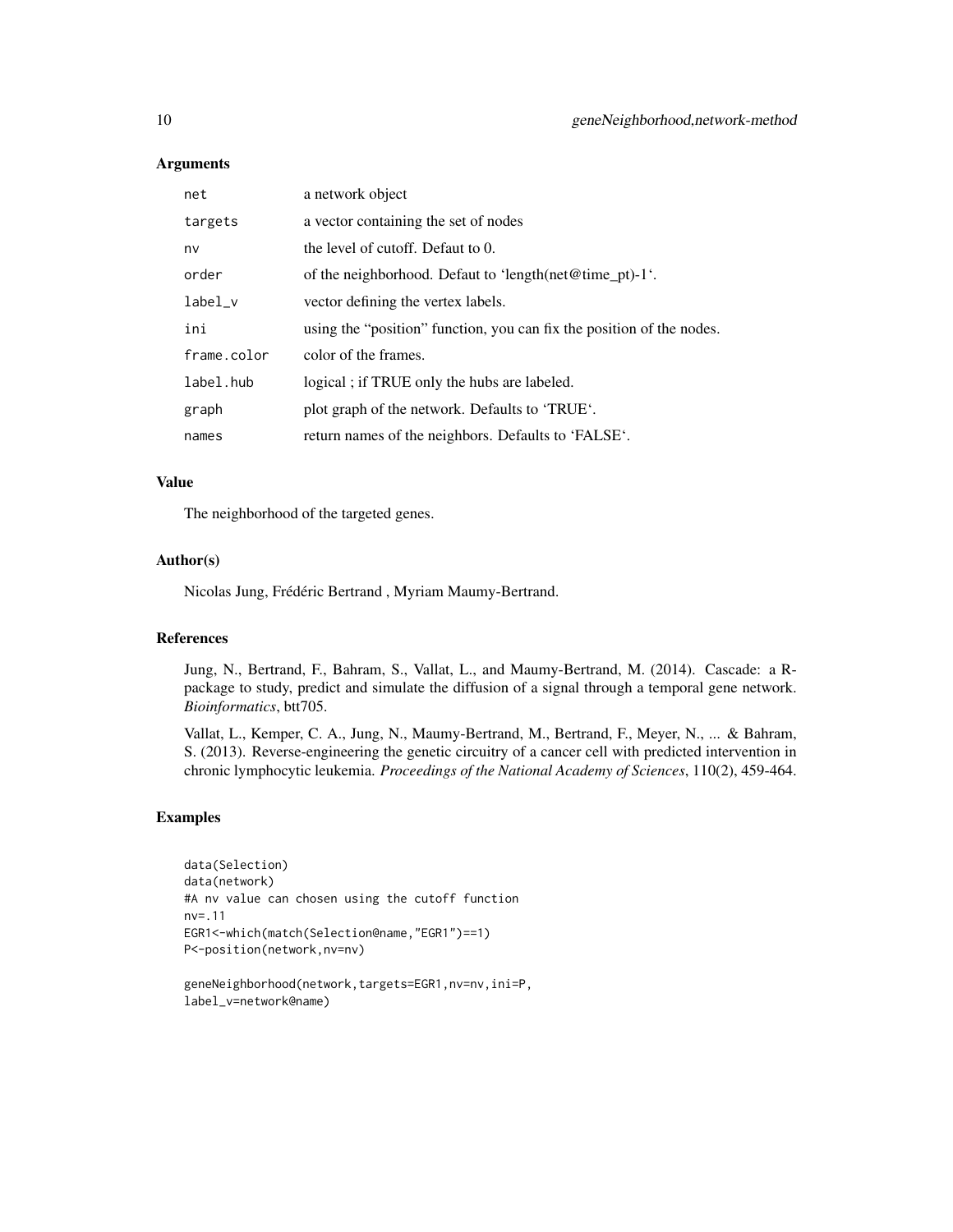<span id="page-10-0"></span>

# Description

Selection of differentially expressed genes.

# Usage

```
## S4 method for signature 'micro_array,micro_array,numeric'
geneSelection(
 x,
 y,
  tot.number,
 data_log = TRUE,
 wanted.patterns = NULL,
  forbidden.patterns = NULL,
 peak = NULL,
  alpha = 0.05,
 Design = NULL,
  lfc = 0\mathcal{L}## S4 method for signature 'list,list,numeric'
geneSelection(
 x,
 y,
  tot.number,
 data_log = TRUE,
 alpha = 0.05,
 cont = FALSE,lfc = 0,
 f.asso = NULL
\lambda## S4 method for signature 'micro_array,numeric'
genePeakSelection(
 x,
 peak,
 y = NULL,
 data_log = TRUE,
 durPeak = c(1, 1),abs_val = TRUE,alpha_diff = 0.05)
```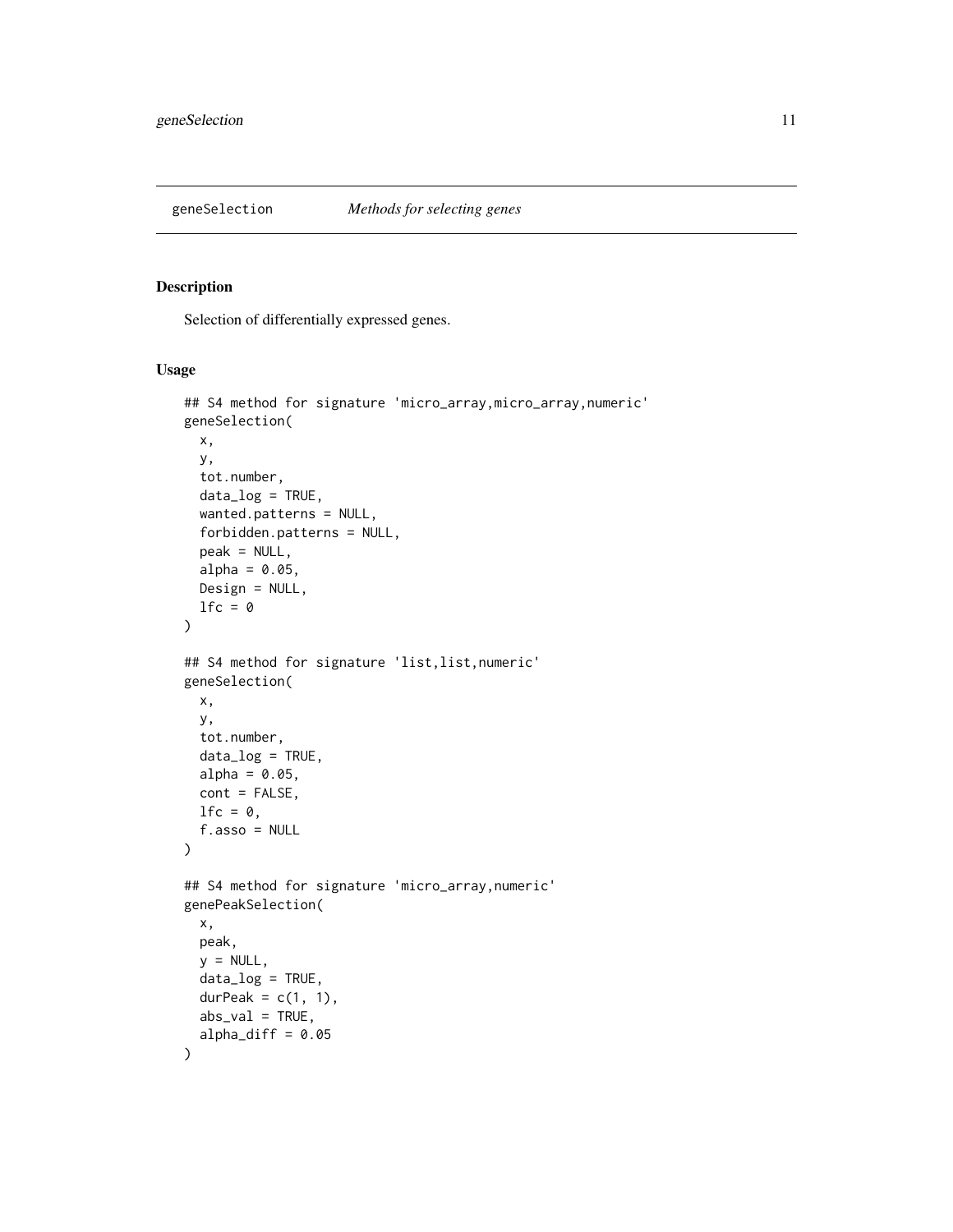# Arguments

| <u>аннения</u>     |                                                                                                                                                                                                                                                                                                                                                                                                                                           |
|--------------------|-------------------------------------------------------------------------------------------------------------------------------------------------------------------------------------------------------------------------------------------------------------------------------------------------------------------------------------------------------------------------------------------------------------------------------------------|
| х                  | either a micro_array object or a list of micro_array objects. In the first case, the<br>micro_array object represents the stimulated measurements. In the second case,<br>the control unstimulated data (if present) should be the first element of the list.                                                                                                                                                                             |
| У                  | either a micro_array object or a list of strings. In the first case, the micro_array<br>object represents the stimulated measurements. In the second case, the list is the<br>way to specify the contrast:                                                                                                                                                                                                                                |
|                    | First element: condition, condition&time or pattern. The condition specifica-<br>tion is used when the overall is to compare two conditions. The condi-<br>tion&time specification is used when comparing two conditions at two pre-<br>cise time points. The pattern specification allows to decide which time point<br>should be differentially expressed.                                                                              |
|                    | Second element: a vector of length 2. The two conditions which should be<br>compared. If a condition is used as control, it should be the first element<br>of the vector. However, if this control is not measured throught time, the<br>option cont=TRUE should be used.                                                                                                                                                                 |
|                    | Third element: depends on the first element. It is no needed if condition has<br>been specified. If condition&time has been specified, then this is a vector<br>containing the time point at which the comparison should be done. If pat-<br>tern has been specified, then this is a vector of 0 and 1 of length T, where<br>T is the number of time points. The time points with desired differential<br>expression are provided with 1. |
| tot.number         | an integer. The number of selected genes. If tot.number $<$ 0 all differentially<br>genes are selected. If tot.number $> 1$ , tot.number is the maximum of diffenr-<br>tially genes that will be selected. If 0 <tot.number<1, represents="" the<br="" tot.number="">proportion of diffenrentially genes that are selected.</tot.number<1,>                                                                                               |
| data_log           | logical (default to TRUE); should data be logged?                                                                                                                                                                                                                                                                                                                                                                                         |
| wanted.patterns    |                                                                                                                                                                                                                                                                                                                                                                                                                                           |
| forbidden.patterns | a matrix with wanted patterns [only for geneSelection].                                                                                                                                                                                                                                                                                                                                                                                   |
|                    | a matrix with forbidden patterns [only for geneSelection].                                                                                                                                                                                                                                                                                                                                                                                |
| peak               | interger. At which time points measurements should the genes be selected [op-<br>tionnal for geneSelection].                                                                                                                                                                                                                                                                                                                              |
| alpha              | float; the risk level. Default to 'alpha=0.05'                                                                                                                                                                                                                                                                                                                                                                                            |
| Design             | the design matrix of the experiment. Defaults to 'NULL'.                                                                                                                                                                                                                                                                                                                                                                                  |
| lfc                | log fold change value used in limma's 'topTable'. Defaults to 0.                                                                                                                                                                                                                                                                                                                                                                          |
| cont               | use contrasts. Defaults to 'FALSE'.                                                                                                                                                                                                                                                                                                                                                                                                       |
| f.asso             | function used to assess the association between the genes. Tje default value<br>'NULL' implies the use of the usual 'mean' function.                                                                                                                                                                                                                                                                                                      |
| durPeak            | vector of size 2 (default to $c(1,1)$ ); the first elements gives the length of the peak<br>at the left, the second at the right. [only for genePeakSelection]                                                                                                                                                                                                                                                                            |
| abs_val            | logical (default to TRUE); should genes be selected on the basis of their absolute<br>value expression ? [only for genePeakSelection]                                                                                                                                                                                                                                                                                                     |
| alpha_diff         | float; the risk level                                                                                                                                                                                                                                                                                                                                                                                                                     |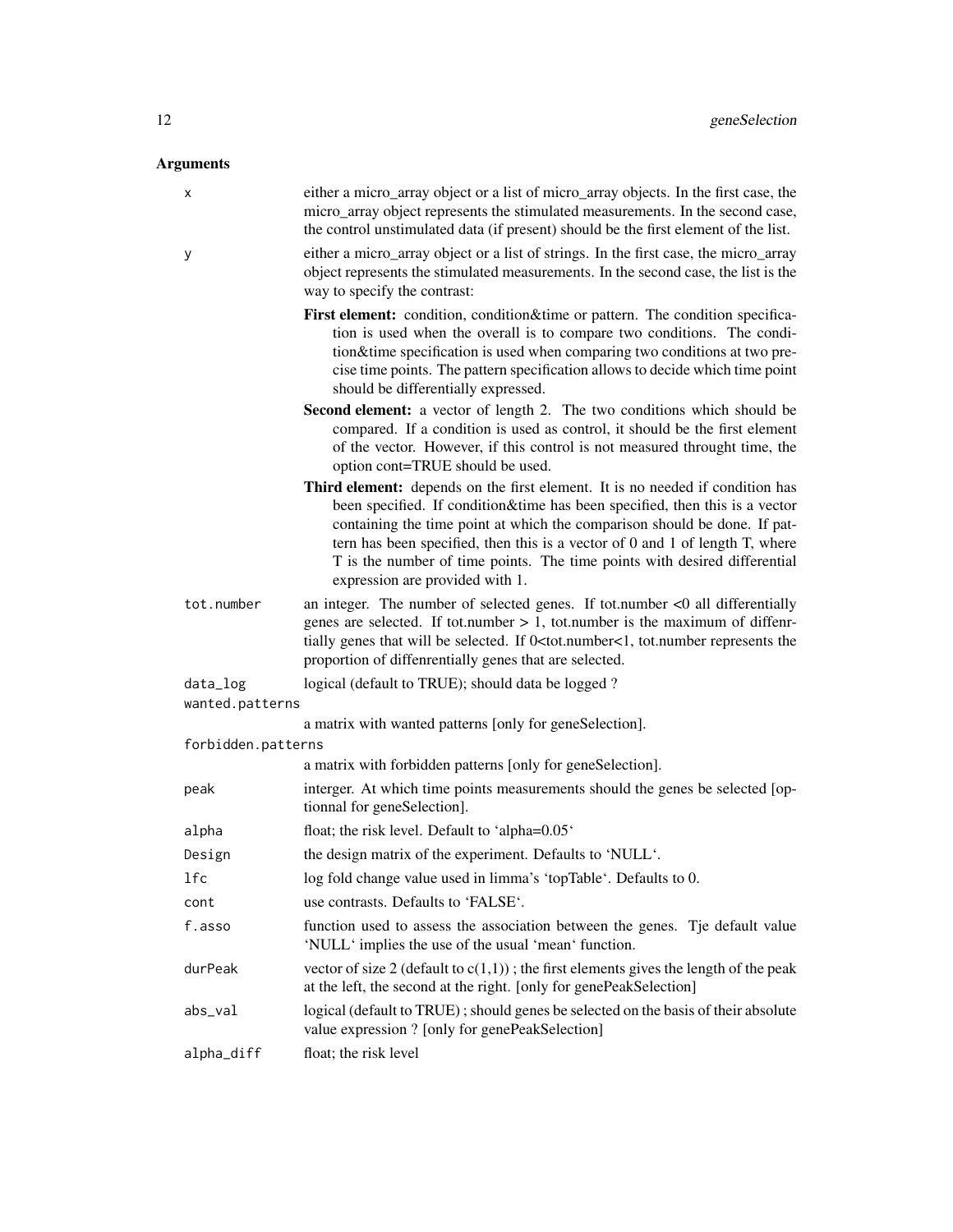# geneSelection 13

# Value

A micro\_array object.

#### Author(s)

Nicolas Jung, Frédéric Bertrand , Myriam Maumy-Bertrand.

#### References

Jung, N., Bertrand, F., Bahram, S., Vallat, L., and Maumy-Bertrand, M. (2014). Cascade: a Rpackage to study, predict and simulate the diffusion of a signal through a temporal gene network. *Bioinformatics*, btt705.

Vallat, L., Kemper, C. A., Jung, N., Maumy-Bertrand, M., Bertrand, F., Meyer, N., ... & Bahram, S. (2013). Reverse-engineering the genetic circuitry of a cancer cell with predicted intervention in chronic lymphocytic leukemia. *Proceedings of the National Academy of Sciences*, 110(2), 459-464.

#### Examples

```
if(require(CascadeData)){
data(micro_US)
micro_US<-as.micro_array(micro_US,time=c(60,90,210,390),subject=6)
data(micro_S)
micro_S<-as.micro_array(micro_S,time=c(60,90,210,390),subject=6)
 #Basically, to find the 50 more significant expressed genes you will use:
 Selection_1<-geneSelection(x=micro_S,y=micro_US,
 tot.number=50,data_log=TRUE)
 summary(Selection_1)
 #If we want to select genes that are differentially
 #at time t60 or t90 :
 Selection_2<-geneSelection(x=micro_S,y=micro_US,tot.number=30,
 wanted.patterns=
 rbind(c(0,1,0,0),c(1,0,0,0),c(1,1,0,0)))
 summary(Selection_2)
 #To select genes that have a differential maximum of expression at a specific time point.
 Selection_3<-genePeakSelection(x=micro_S,y=micro_US,peak=1,
 abs_val=FALSE,alpha_diff=0.01)
 summary(Selection_3)
 }
```

```
if(require(CascadeData)){
data(micro_US)
micro_US<-as.micro_array(micro_US,time=c(60,90,210,390),subject=6)
data(micro_S)
micro_S<-as.micro_array(micro_S,time=c(60,90,210,390),subject=6)
#Genes with differential expression at t1
```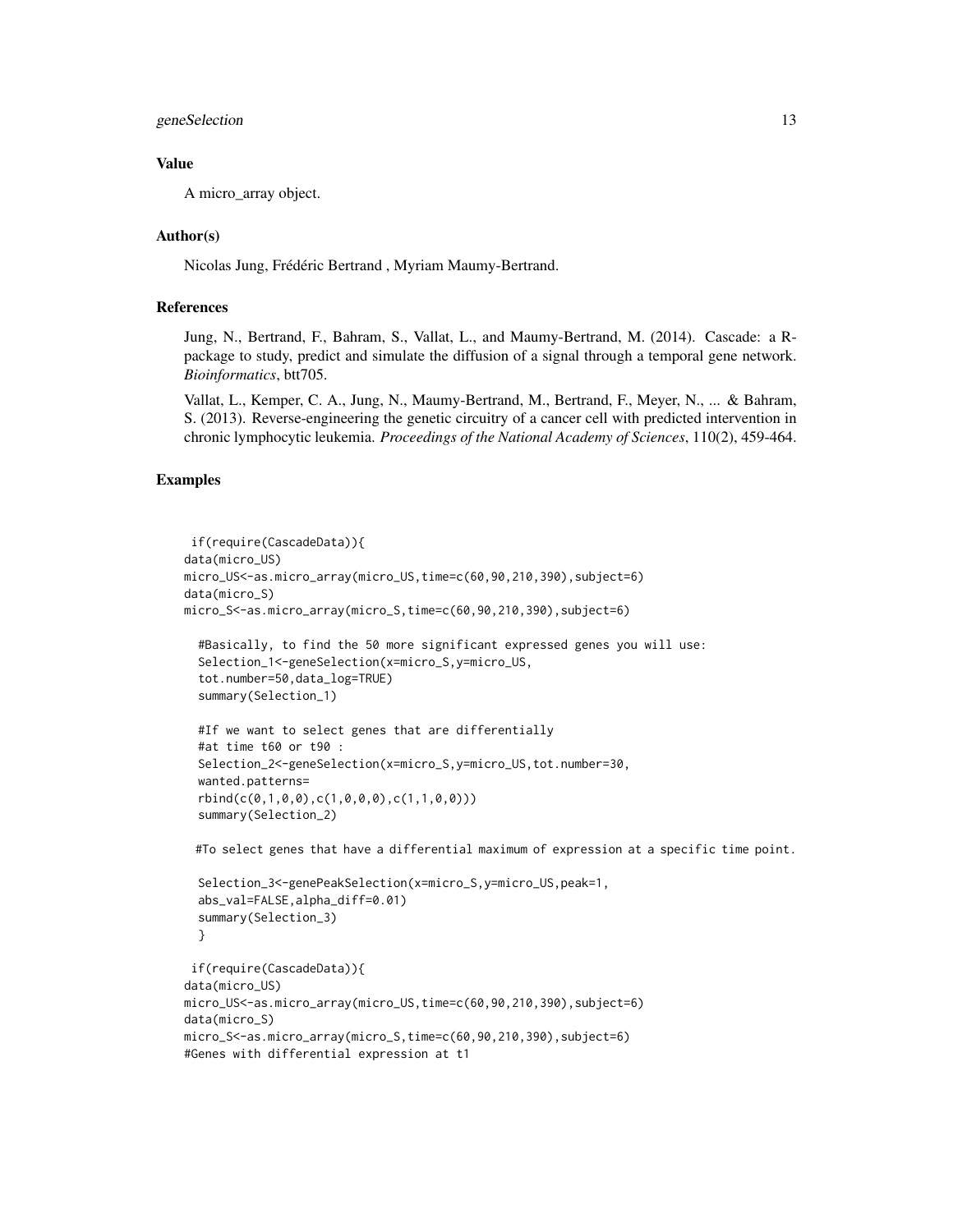```
Selection1<-geneSelection(x=micro_S,y=micro_US,20,wanted.patterns= rbind(c(1,0,0,0)))
#Genes with differential expression at t2
Selection2<-geneSelection(x=micro_S,y=micro_US,20,wanted.patterns= rbind(c(0,1,0,0)))
#Genes with differential expression at t3
Selection3<-geneSelection(x=micro_S,y=micro_US,20,wanted.patterns= rbind(c(0,0,1,0)))
#Genes with differential expression at t4
Selection4<-geneSelection(x=micro_S,y=micro_US,20,wanted.patterns= rbind(c(0,0,0,1)))
#Genes with global differential expression
Selection5<-geneSelection(x=micro_S,y=micro_US,20)
#We then merge these selections:
Selection<-unionMicro(list(Selection1,Selection2,Selection3,Selection4,Selection5))
print(Selection)
#Prints the correlation graphics Figure 4:
summary(Selection,3)
##Uncomment this code to retrieve geneids.
#library(org.Hs.eg.db)
#
#ff<-function(x){substr(x, 1, nchar(x)-3)}
#ff<-Vectorize(ff)
#
##Here is the function to transform the probeset names to gene ID.
#
#library("hgu133plus2.db")
#
#probe_to_id<-function(n){
#x <- hgu133plus2SYMBOL
#mp<-mappedkeys(x)
#xx <- unlist(as.list(x[mp]))
#genes\_all = xx[(n)]#genes_all[is.na(genes_all)]<-"unknown"
#return(genes_all)
#}
#Selection@name<-probe_to_id(Selection@name)
}
```
gene\_expr\_simulation,network-method *Simulates microarray data based on a given network.*

#### Description

Simulates microarray data based on a given network.

<span id="page-13-0"></span>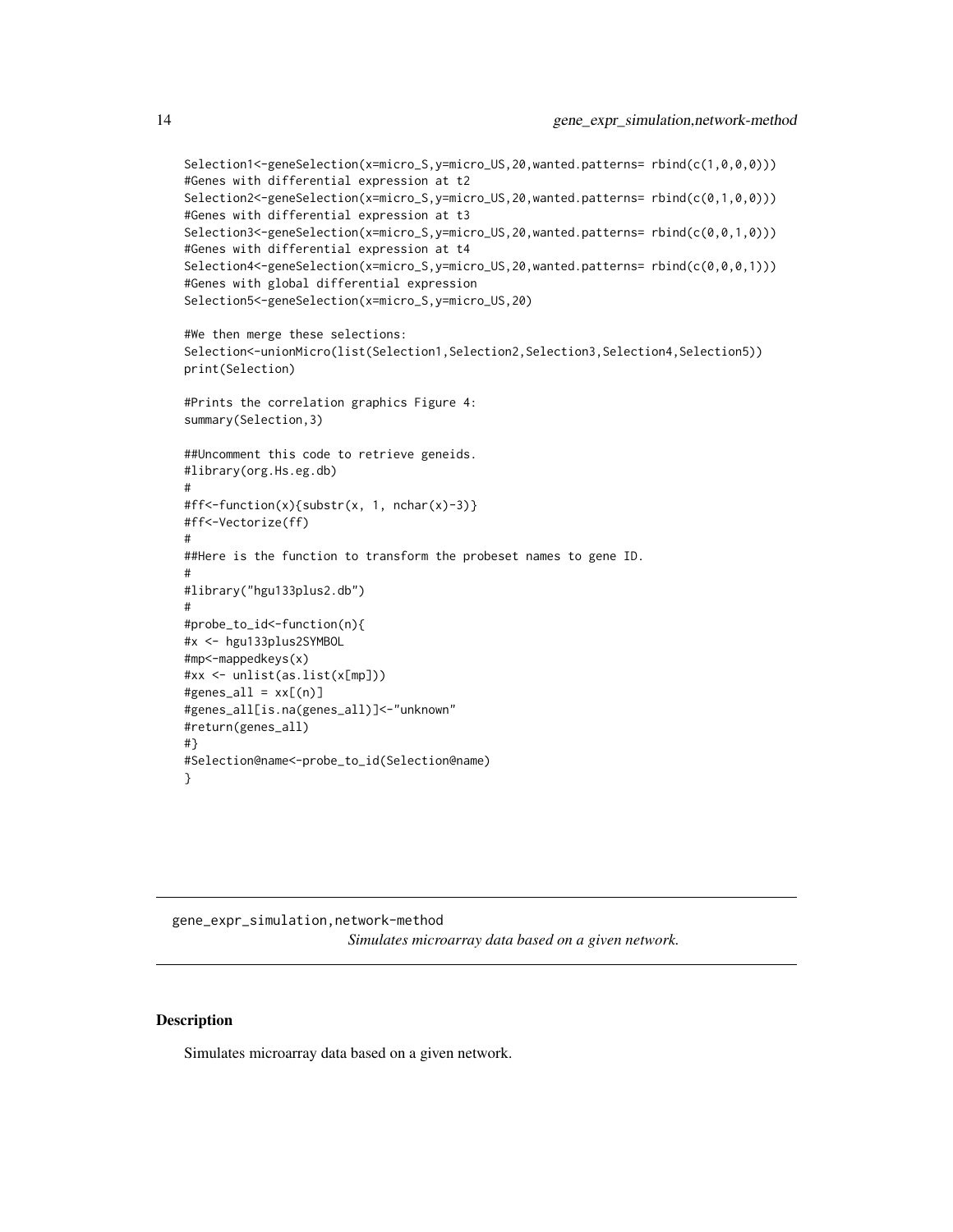#### Usage

```
## S4 method for signature 'network'
gene_expr_simulation(network, time_label = 1:4, subject = 5, level_peak = 100)
```
#### Arguments

| network    | A network object.                    |
|------------|--------------------------------------|
| time_label | a vector containing the time labels. |
| subject    | the number of subjects               |
| level_peak | the mean level of peaks.             |

#### Value

A micro\_array object.

#### Author(s)

Nicolas Jung, Frédéric Bertrand , Myriam Maumy-Bertrand.

#### References

Jung, N., Bertrand, F., Bahram, S., Vallat, L., and Maumy-Bertrand, M. (2014). Cascade: a Rpackage to study, predict and simulate the diffusion of a signal through a temporal gene network. *Bioinformatics*, btt705.

Vallat, L., Kemper, C. A., Jung, N., Maumy-Bertrand, M., Bertrand, F., Meyer, N., ... & Bahram, S. (2013). Reverse-engineering the genetic circuitry of a cancer cell with predicted intervention in chronic lymphocytic leukemia. *Proceedings of the National Academy of Sciences*, 110(2), 459-464.

#### Examples

```
data(Net)
set.seed(1)
```
#We simulate gene expression according to the network Net Msim<-gene\_expr\_simulation( network=Net, time\_label=rep(1:4,each=25), subject=5, level\_peak=200) head(Msim)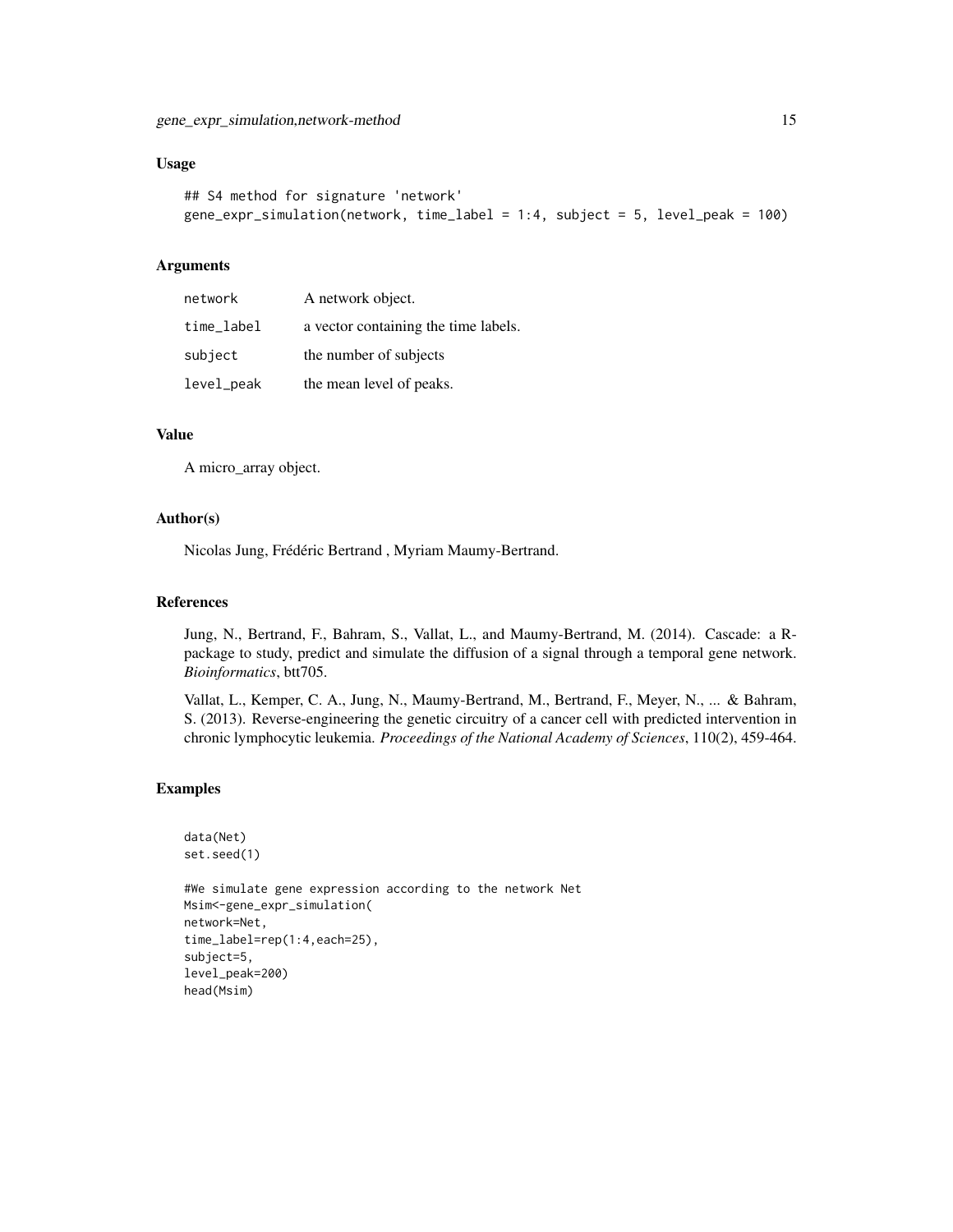<span id="page-15-0"></span>head,micro\_array-method

*Overview of a micro\_array object*

# Description

Overview of a micro\_array object.

# Usage

## S4 method for signature 'micro\_array'  $head(x, \ldots)$ 

# Arguments

|                         | an object of class 'micro-array' |
|-------------------------|----------------------------------|
| $\cdot$ $\cdot$ $\cdot$ | additional parameters            |

# Methods

list("signature( $x = \Upsilon'$ ANY\")") Gives an overview.

list("signature( $x = \text{``micro\_array''''''}$ ) Gives an overview.

# Examples

```
if(require(CascadeData)){
data(micro_US)
micro_US<-as.micro_array(micro_US,time=c(60,90,210,390),subject=6)
head(micro_US)
}
```
inference,micro\_array-method *Reverse-engineer the network*

# Description

Reverse-engineer the network.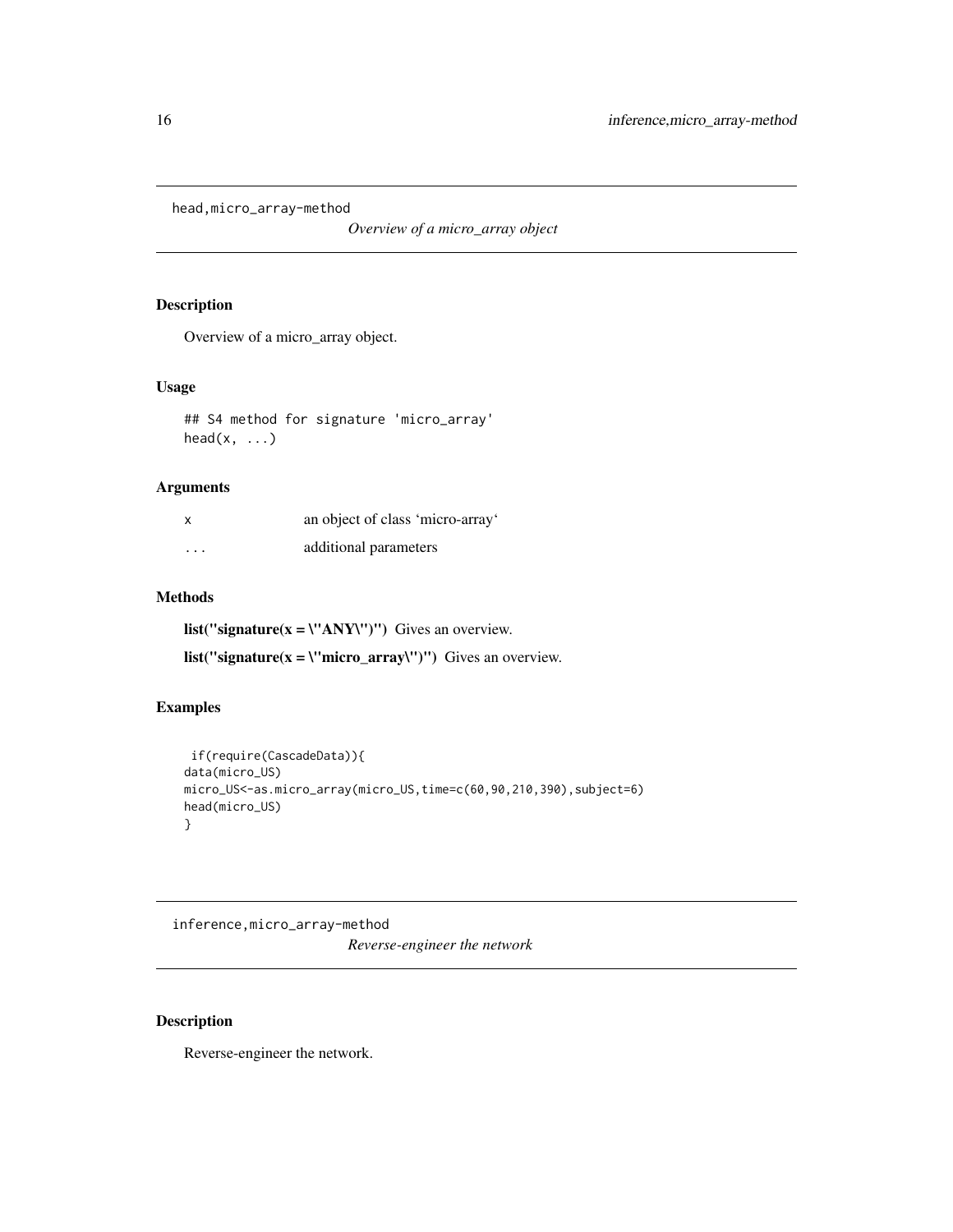# Usage

```
## S4 method for signature 'micro_array'
inference(
 M,
  tour.max = 30,
 g = function(x) { 1/x },
  conv = 0.001,cv.subjects = TRUE,
 nb.folds = NULL,
 eps = 10^{\circ}-5,
  type.inf = "iterative"
\lambda
```
#### Arguments

| M           | a micro_array object.                                                                                                                                           |
|-------------|-----------------------------------------------------------------------------------------------------------------------------------------------------------------|
| tour.max    | maximal number of steps. Defaults to 'tour.max=30'                                                                                                              |
| g           | the new solution is choosen as (the old solution + $g(x)$ * the new solution)/(1+ $g(x)$ )<br>where x is the number of steps. Defaults to 'g=function(x) $1/x'$ |
| conv        | convergence criterion. Defaults to 'conv=10e-3'                                                                                                                 |
| cv.subjects | should the cross validation be done removing the subject one by one? Defaults<br>to 'cv.subjects=TRUE'.                                                         |
| nb.folds    | Relevant only if cv. subjects is FALSE. The number of folds in cross validation.<br>Defaults to 'NULL'.                                                         |
| eps         | machine zero. Defaults to '10e-5'.                                                                                                                              |
| type.inf    | "iterative" or "noniterative" : should the algorithm be computed iteratively. De-<br>faults to "iterative".                                                     |
|             |                                                                                                                                                                 |

# Value

A network object.

#### Author(s)

Nicolas Jung, Frédéric Bertrand , Myriam Maumy-Bertrand.

# References

Jung, N., Bertrand, F., Bahram, S., Vallat, L., and Maumy-Bertrand, M. (2014). Cascade: a Rpackage to study, predict and simulate the diffusion of a signal through a temporal gene network. *Bioinformatics*, btt705.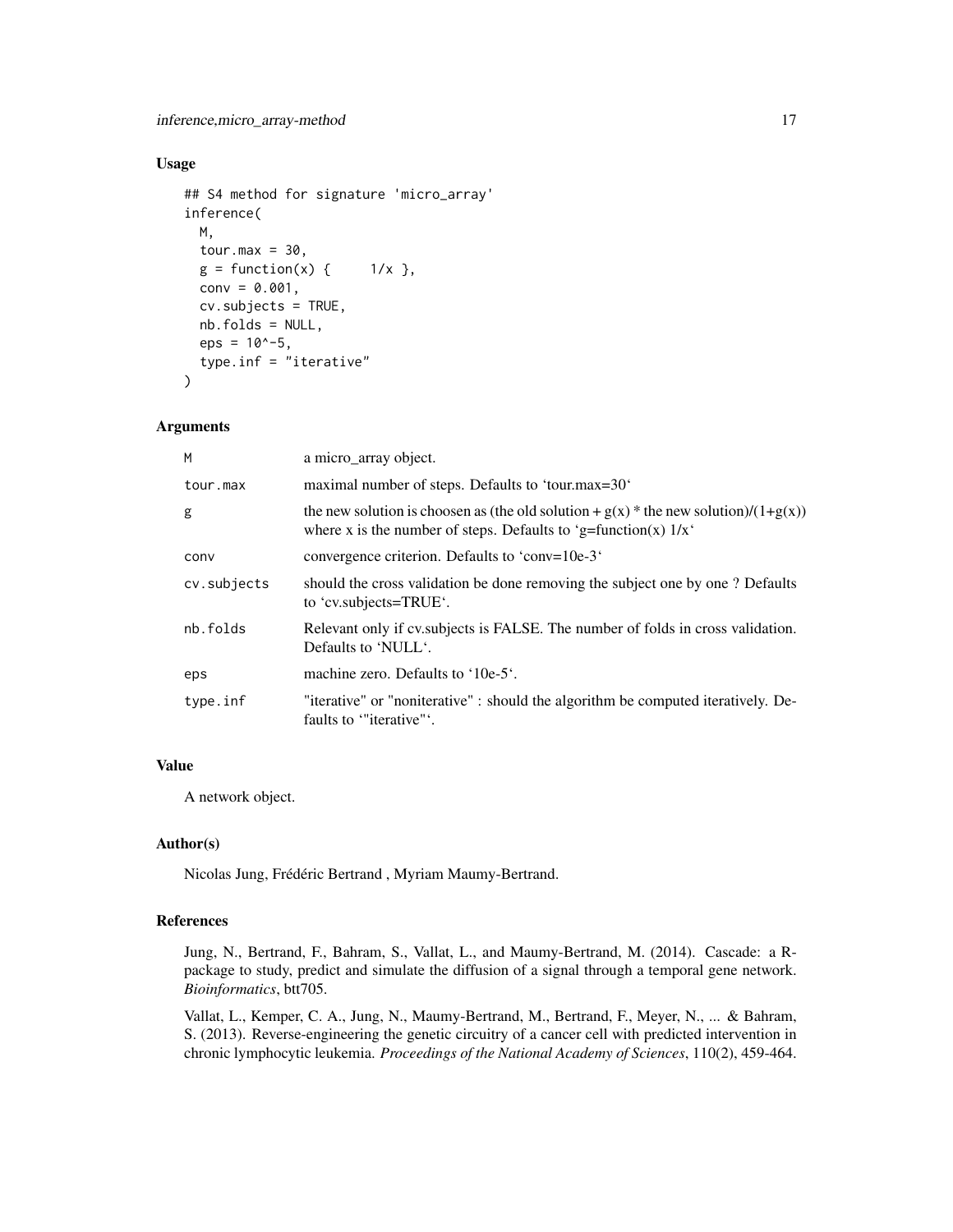# Examples

```
#With simulated data
data(M)
infM <- inference(M)
str(infM)
#With selection of genes from GSE39411
```
data(Selection) infSel <- inference(Selection) str(infSel)

M *Simulated M data for examples.*

# Description

Simulated M microarray.

# Examples

data(M) head(M)

micropredict-class *Class* "micropredict"

# Description

Class for prediction of microarray value.

# Objects from the Class

Objects can be created by calls of the form new("micropredict",...).

# Examples

showClass("micropredict")

<span id="page-17-0"></span>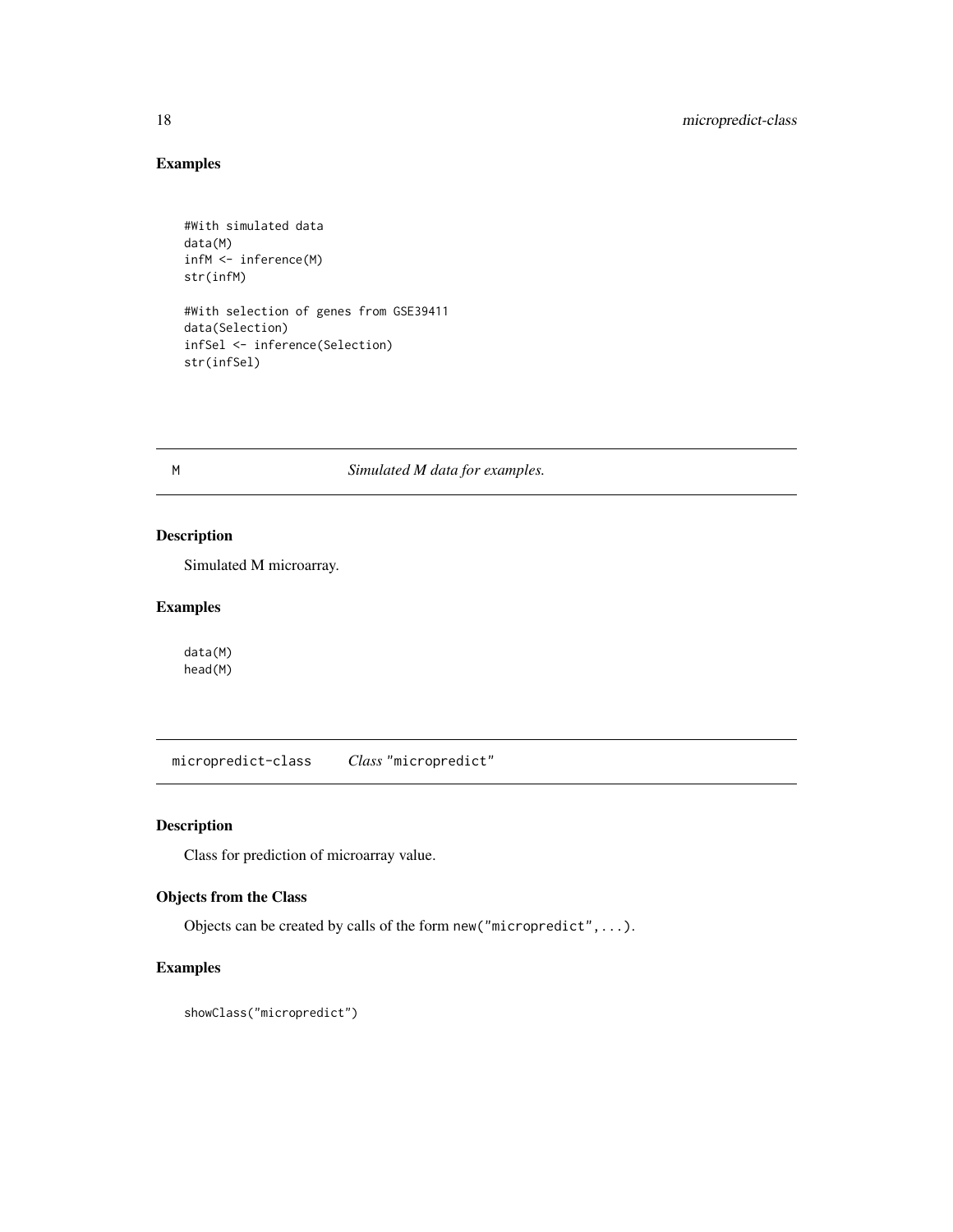<span id="page-18-0"></span>micro\_array-class *Class* "micro\_array"

# Description

The Class

# Objects from the Class

Objects can be created by calls of the form new("micro\_array",...).

# Examples

showClass("micro\_array")

Net *Simulated network data for examples.*

# Description

Simulated network.

#### Examples

data(Net) str(Net)

network *A network object data.*

# Description

A network object. It is the same as the result in the vignette for the inference of the network.

# Examples

data(network) plot(network) print(network)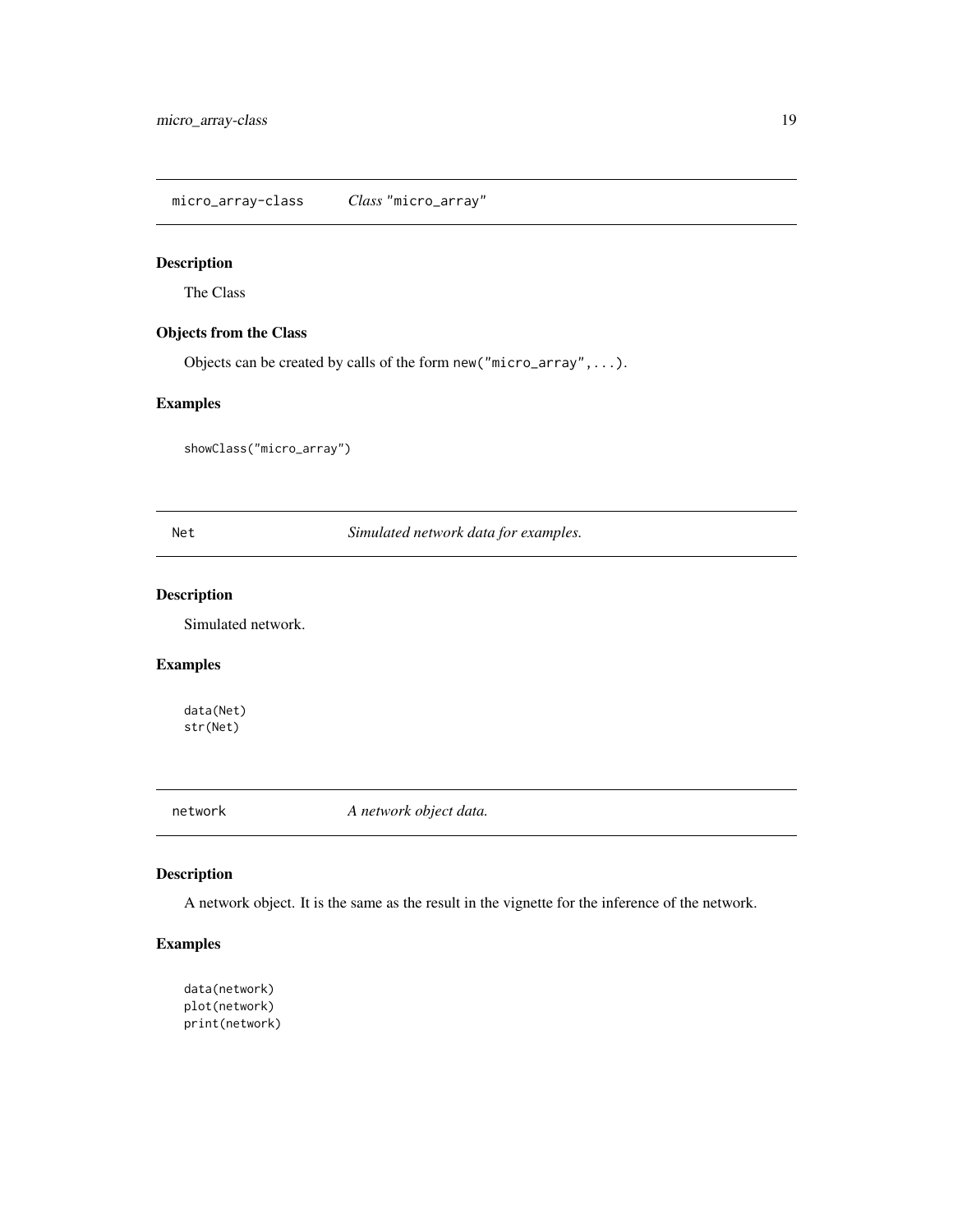<span id="page-19-0"></span>network-class *Class* "network"

# Description

Class "network"

# Objects from the Class

Objects can be created by calls of the form new("network",...).

# Examples

showClass("network")

network\_random *Generates a network.*

# Description

Generates a network.

# Usage

```
network_random(
 nb,
  time_label,
  exp,
  init,
  regul,
 min_expr,
 max_expr,
 casc.level
)
```
# Arguments

| nb         | Integer. The number of genes.                                                             |
|------------|-------------------------------------------------------------------------------------------|
| time_label | Vector. The time points measurements.                                                     |
| exp        | The exponential parameter, as in the barabasi.game function in igraph package.            |
| init       | The attractiveness of the vertices with no adjacent edges. See barabasi.game<br>function. |
| regul      | A vector mapping each gene with its number of regulators.                                 |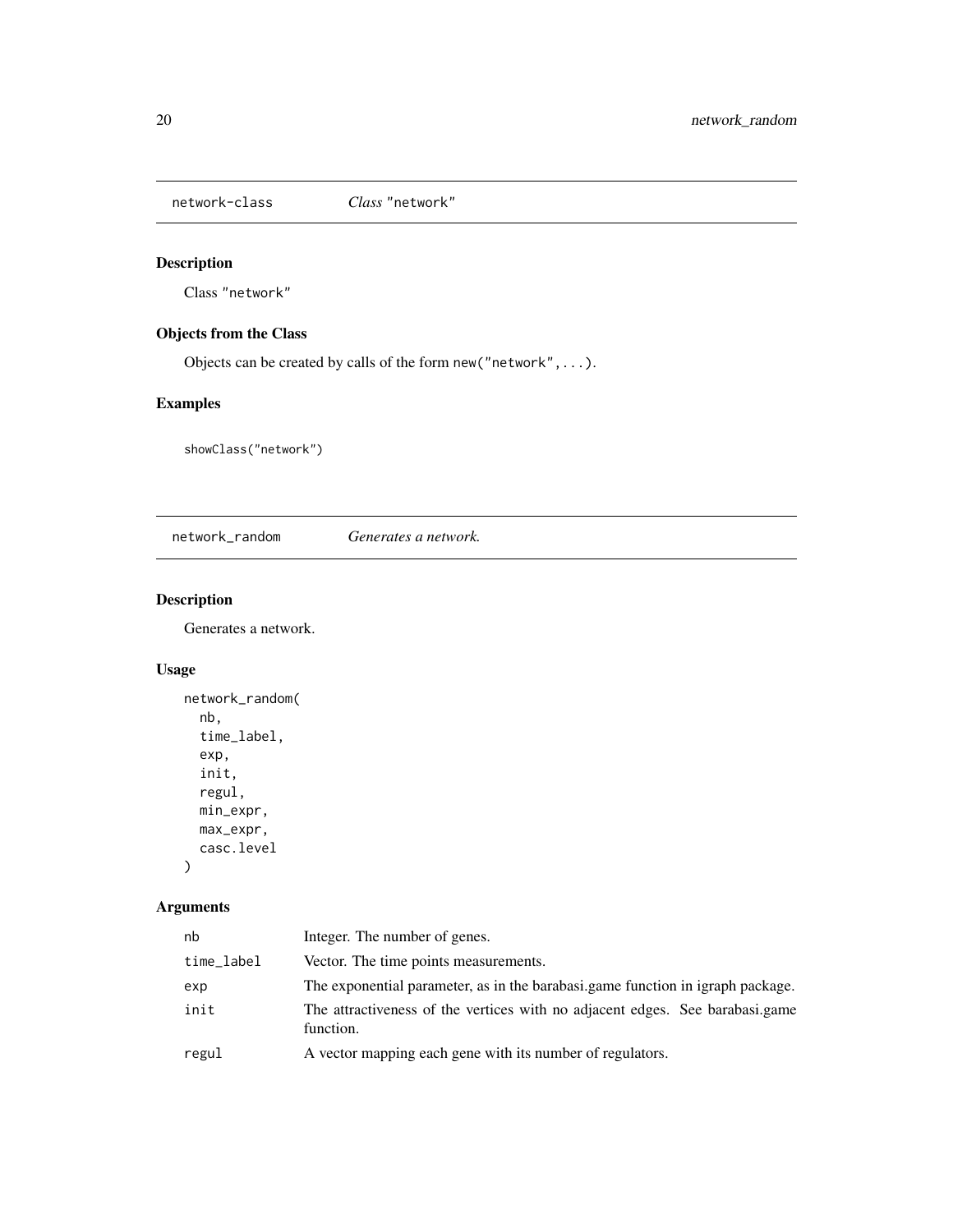<span id="page-20-0"></span>

| $min\_expr$ | Minimum of strength of a non-zero link |
|-------------|----------------------------------------|
| max_expr    | Maximum of strength of a non-zero link |
| casc.level  | $\cdots$                               |

# Value

A network object.

#### Author(s)

Nicolas Jung, Frédéric Bertrand , Myriam Maumy-Bertrand.

#### References

Jung, N., Bertrand, F., Bahram, S., Vallat, L., and Maumy-Bertrand, M. (2014). Cascade: a Rpackage to study, predict and simulate the diffusion of a signal through a temporal gene network. *Bioinformatics*, btt705.

Vallat, L., Kemper, C. A., Jung, N., Maumy-Bertrand, M., Bertrand, F., Meyer, N., ... & Bahram, S. (2013). Reverse-engineering the genetic circuitry of a cancer cell with predicted intervention in chronic lymphocytic leukemia. *Proceedings of the National Academy of Sciences*, 110(2), 459-464.

#### Examples

```
set.seed(1)
Net<-network_random(
nb=100,
time_label=rep(1:4,each=25),
exp=1,
init=1,
regul=round(rexp(100,1))+1,
min_expr=0.1,
max_expr=2,
casc.level=0.4
)
plot(Net)
```
Net\_inf *Reverse-engineered network of the simulated data.*

#### Description

The reverse-engineered network of the simulated data (M and Net).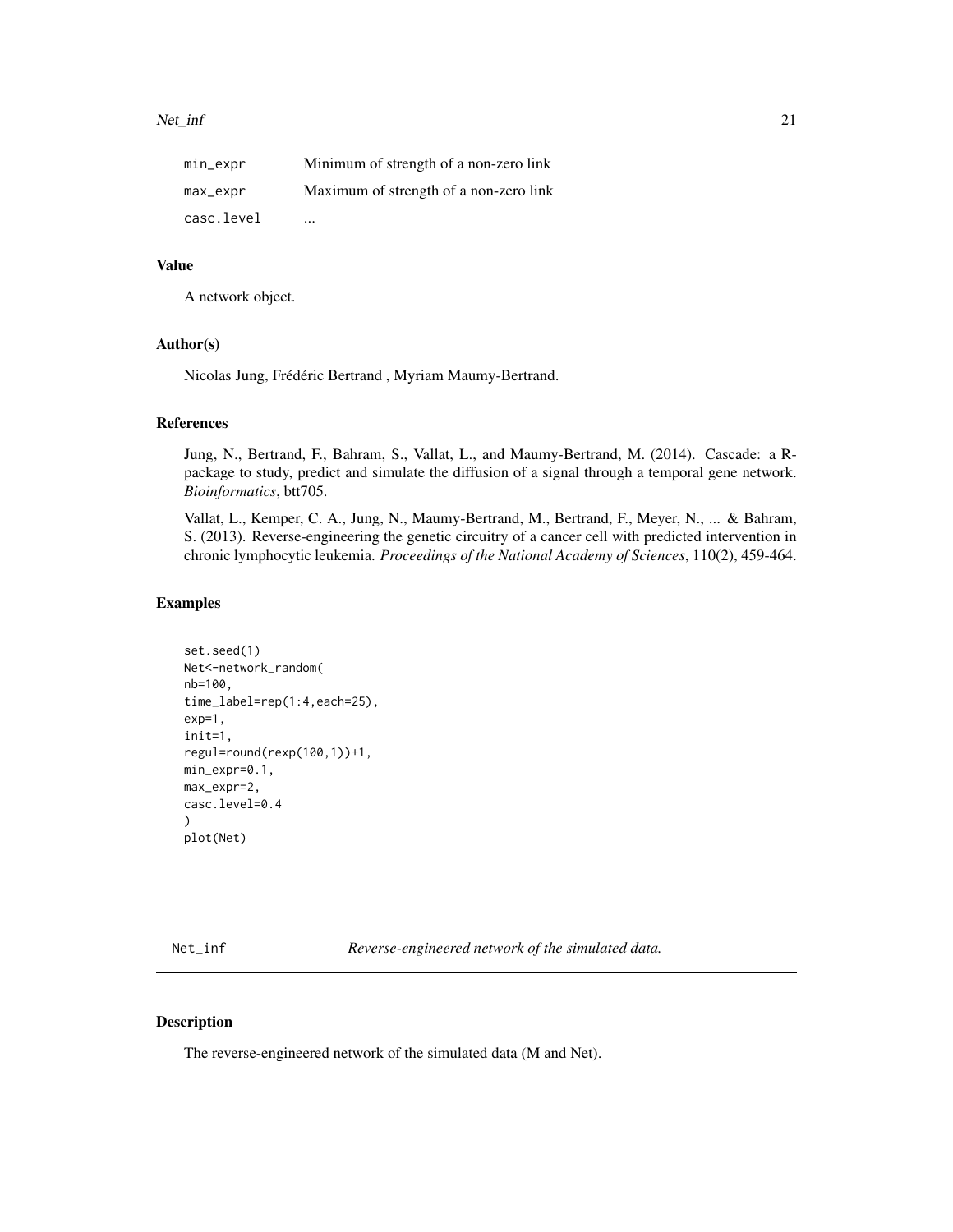# <span id="page-21-0"></span>Examples

```
data(Net_inf)
str(Net_inf)
```
plot-methods *Plot*

# Description

Considering the class of the argument which is passed to plot, the graphical output differs.

#### Usage

```
## S4 method for signature 'micro_array,ANY'
plot(x, y, ...)
## S4 method for signature 'network,ANY'
plot(
  x,
  y,
  choice = "network",
  nv = 0,
  gr = NULL,ini = NULL,
  color.vertex = NULL,
  video = TRUE,
  weight.node = NULL,
  ani = FALSE,
  taille = c(2000, 1000),label_v = 1:dim(x@network)[1],horiz = TRUE,
  legend.position = "topleft",
  frame.color = "black",
  label.hub = FALSE,
  ...
)
## S4 method for signature 'micropredict,ANY'
plot(
  x,
  time = NULL,
  label_v = NULL,frame.color = "white",
  ini = NULL,label.hub = FALSE,
```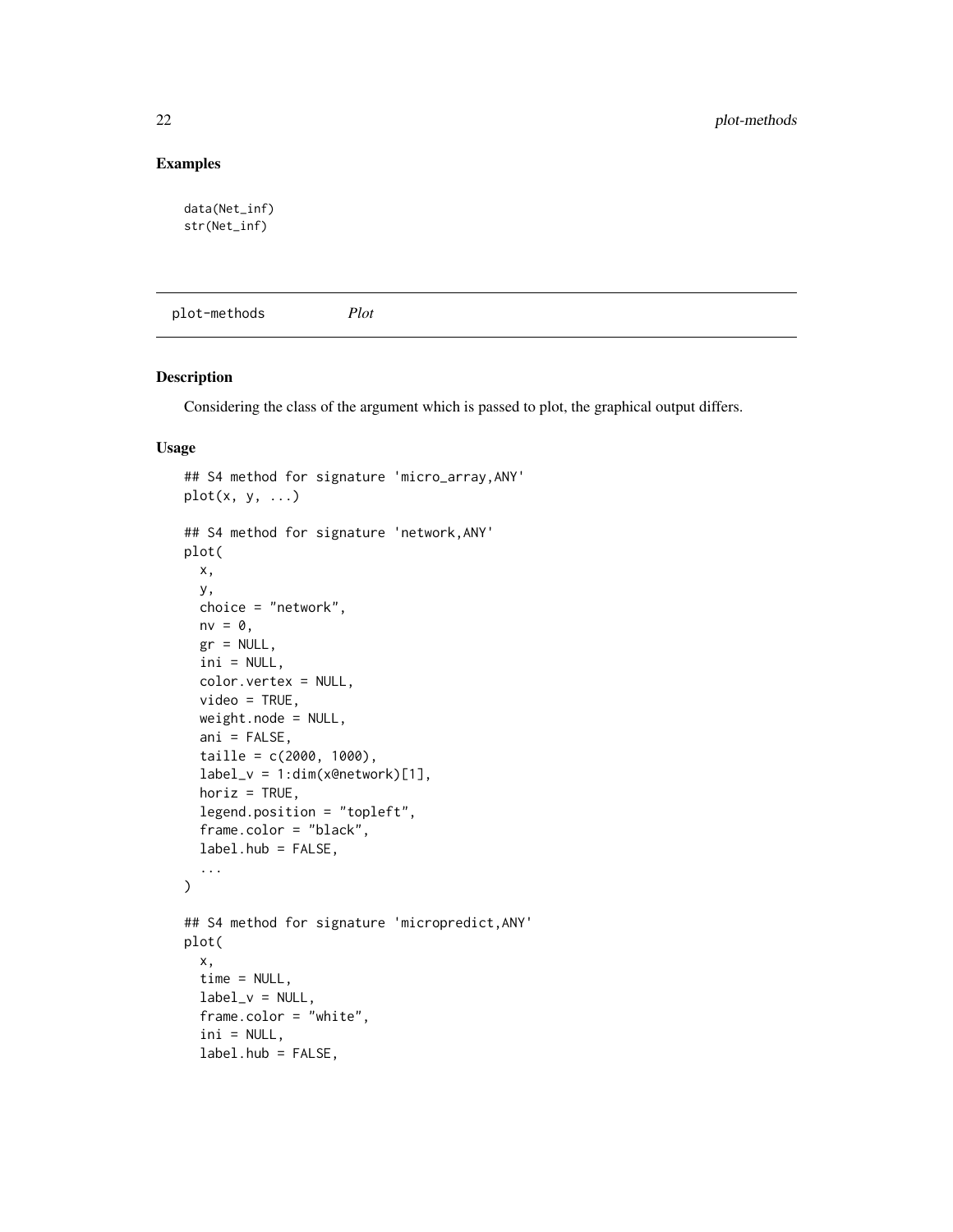# plot-methods 23

```
edge.arrow.size = 0.7,
  edge.thickness = 1
\mathcal{L}
```
# Arguments

| X               | a micro\_array object, a network object or a micropredict object                                     |
|-----------------|------------------------------------------------------------------------------------------------------|
| У               | optional and not used if x is an appropriate structure                                               |
| $\cdots$        | additional parameters                                                                                |
| choice          | what graphic should be plotted: either "F" (for a representation of the matrices<br>F) or "network". |
| nv              | the level of cutoff. Defaut to '0'.                                                                  |
| gr              | a vector giving the group of each gene                                                               |
| ini             | using the "position" function, you can fix the position of the nodes.                                |
| color.vertex    | a vector defining the color of the vertex.                                                           |
| video           | if ani is TRUE and video is TRUE, the result of the animation is saved as an<br>animated GIF.        |
| weight.node     | nodes weighting. Defaults to 'NULL'.                                                                 |
| ani             | animated plot?                                                                                       |
| taille          | vector giving the size of the plot. Default to $(c(2000, 1000)^{\circ})$ .                           |
| label_v         | vector defining the vertex labels.                                                                   |
| horiz           | landscape? Defaults to 'TRUE'.                                                                       |
| legend.position |                                                                                                      |
|                 | position of the legend.                                                                              |
| frame.color     | color of the frames.                                                                                 |
| label.hub       | logical; if TRUE only the hubs are labeled.                                                          |
| time            | sets the time for plot of the prediction. Defaults to 'NULL'                                         |
| edge.arrow.size |                                                                                                      |
|                 | size of the arrows; default to 0.7.                                                                  |
|                 | edge.thickness edge thickness; default to 1.                                                         |

# Methods

| <b>list</b> ("signature(x = \"micro_array\", y = \"ANY\",)") x a micro\_array object                                      |
|---------------------------------------------------------------------------------------------------------------------------|
| <b>list nv</b> a vector of cutoff at which the network should be shown                                                    |
| list("signature(x = \"network\", y = \"ANY\",)") x a network object                                                       |
| <b>list</b> () Optionnal arguments:                                                                                       |
| <b>gr</b> a vector giving the group of each gene                                                                          |
| <b>choice</b> what graphic should be plotted: either $\Gamma$ " (for a representation of the matrices F)<br>or "network". |
| <b>nv</b> the level of cutoff. Defaut to 0.                                                                               |
| ini using the "position" function, you can fix the position of the nodes                                                  |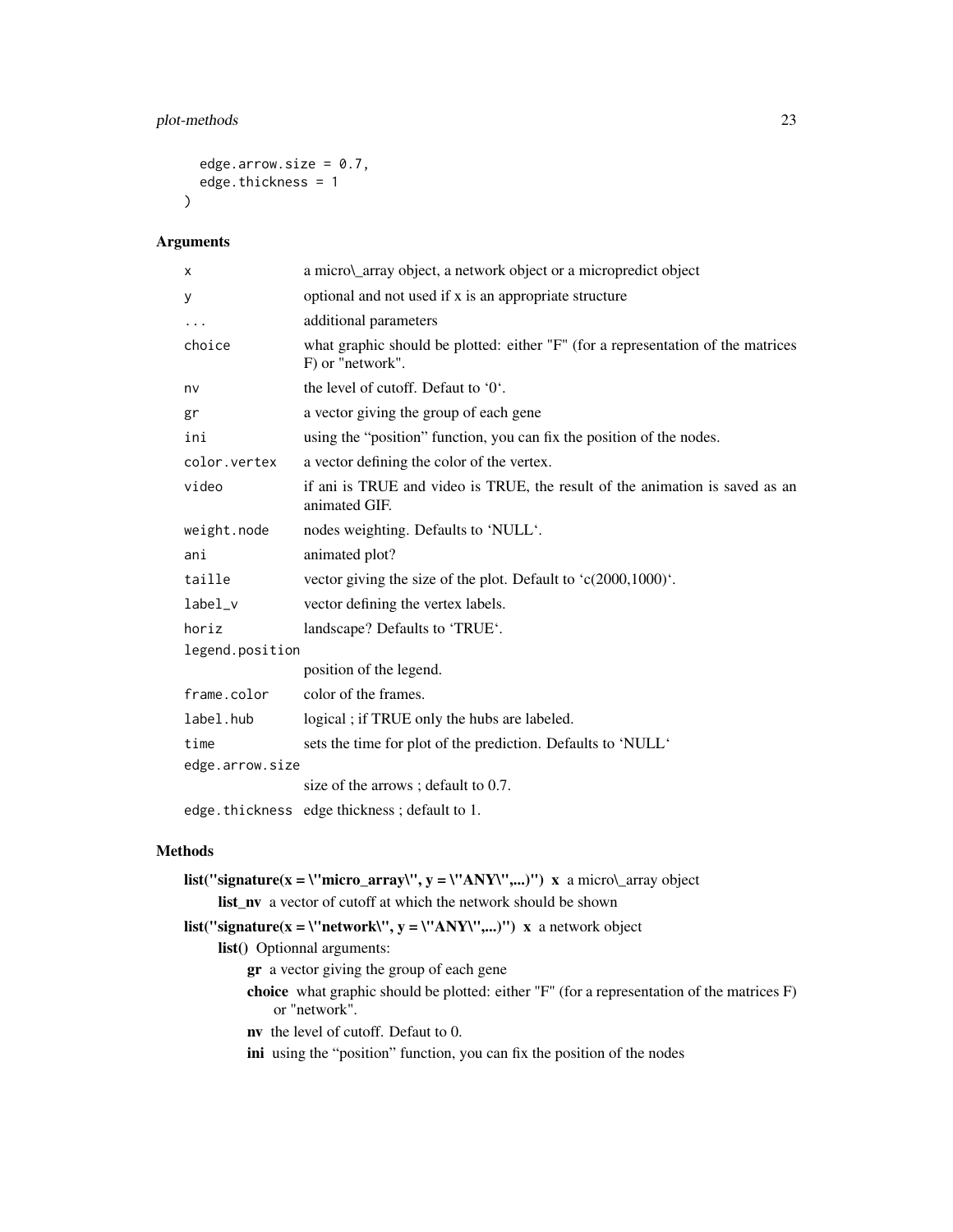<span id="page-23-0"></span>color.vertex a vector defining the color of the vertex ani animated plot? size vector giving the size of the plot. Default to  $c(2000,1000)$ video if ani is TRUE and video is TRUE, the animation result is a GIF video label\_v vector defining the vertex labels legend.position position of the legend frame.color color of the frames label.hub logical ; if TRUE only the hubs are labeled edge.arrow.size size of the arrows ; default to 0.7 edge.thickness edge thickness ; default to 1. list("signature(x = \"micropredict\", y = \"ANY\",...)") x a micropredict object

list() Optionnal arguments: see plot for network

# Examples

data(Net) plot(Net) data(M) plot(M) data(Selection) data(network) nv<-0.11 plot(network,choice="network",gr=Selection@group,nv=nv,label\_v=Selection@name, edge.arrow.size=0.9,edge.thickness=1.5)

position-methods *Returns the position of edges in the network*

#### Description

Returns the position of edges in the network

# Usage

## S4 method for signature 'network'  $position(net, nv = 0)$ 

#### Arguments

| net | a network object                                         |
|-----|----------------------------------------------------------|
| nv  | the level of cutoff at which the analysis should be done |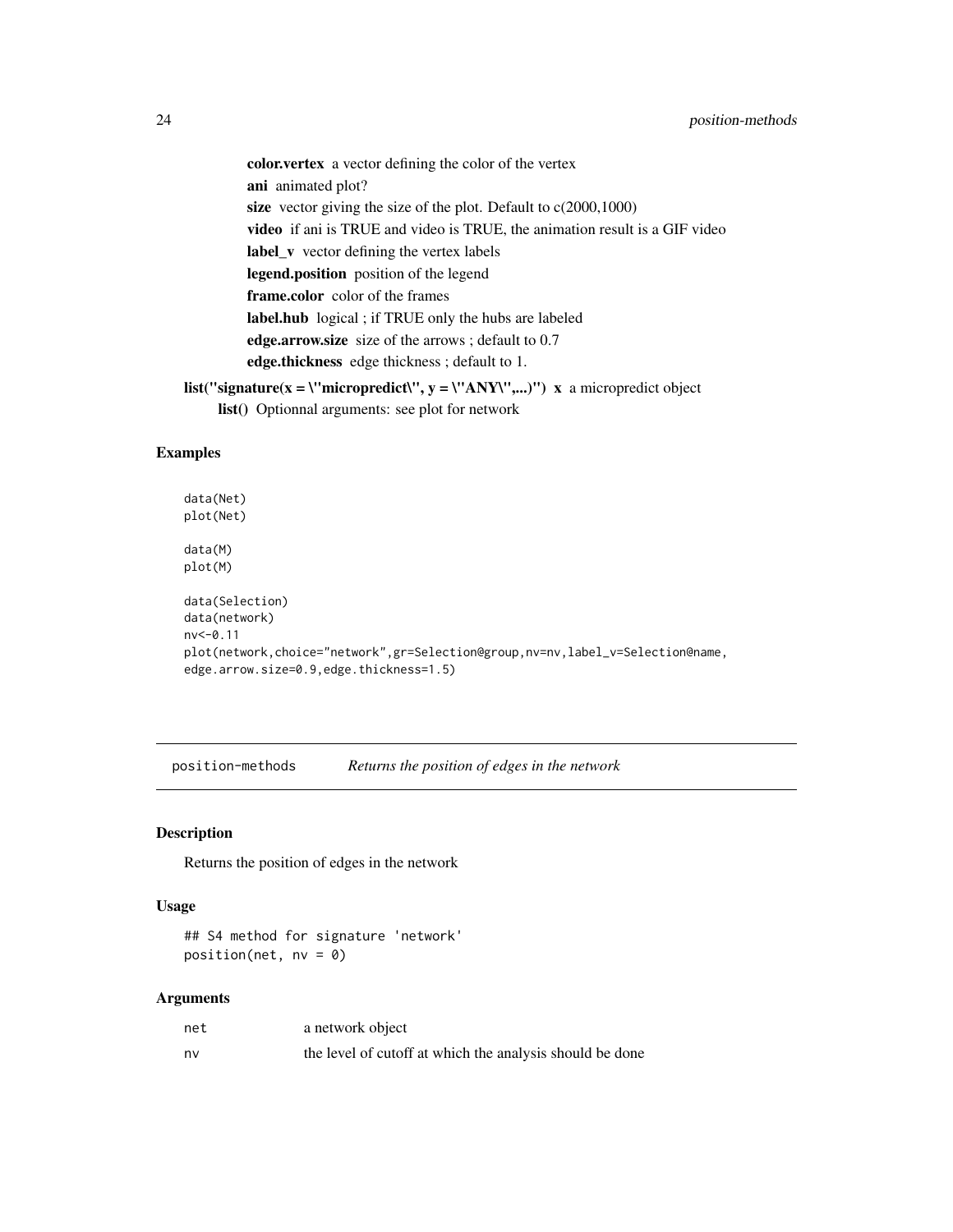#### <span id="page-24-0"></span>Methods

**list("signature(net = \"network\")")** Returns a matrix with the position of the node. This matrix can then be used as an argument in the plot function.

#### Examples

data(Net) position(Net)

predict,micro\_array-method

*Prediction of the gene expressions after a knock-out experience* predict

#### Description

Prediction of the gene expressions after a knock-out experience

#### Usage

```
## S4 method for signature 'micro_array'
predict(object, Omega, nv = 0, targets = NULL, adapt = TRUE)
```
# Arguments

| object  | a micro_array object                                                                          |
|---------|-----------------------------------------------------------------------------------------------|
| Omega   | a network object.                                                                             |
| nv      | $[-0]$ numeric; the level of the cutoff                                                       |
| targets | [NULL] vector; which genes are knocked out?                                                   |
| adapt   | [TRUE] boolean; do not raise an error if used with vectors instead of one column<br>matrices. |

## Author(s)

Nicolas Jung, Frédéric Bertrand , Myriam Maumy-Bertrand.

#### References

Jung, N., Bertrand, F., Bahram, S., Vallat, L., and Maumy-Bertrand, M. (2014). Cascade: a Rpackage to study, predict and simulate the diffusion of a signal through a temporal gene network. *Bioinformatics*, btt705.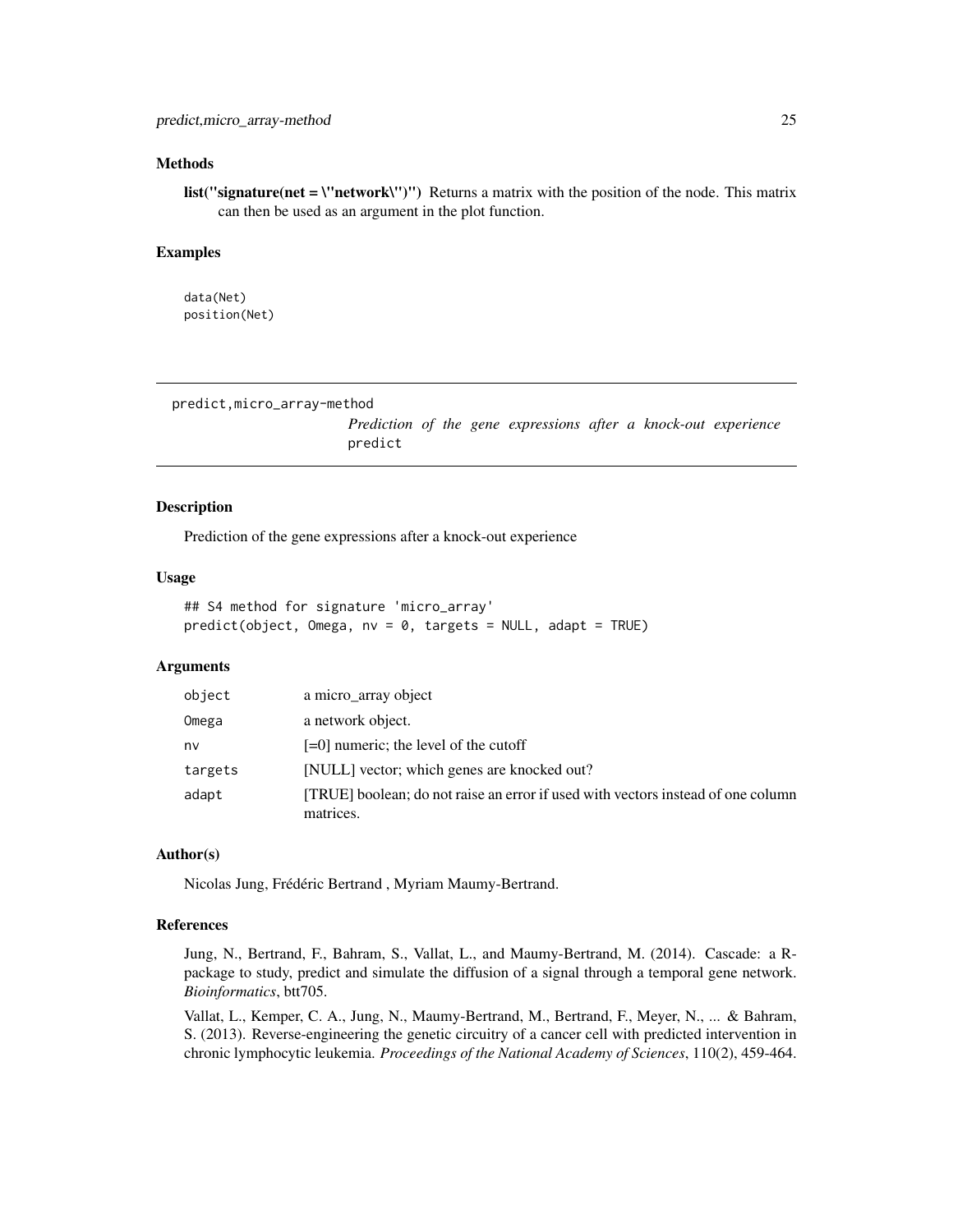# Examples

```
data(Selection)
data(network)
#A nv value can chosen using the cutoff function
nv=.11
EGR1<-which(match(Selection@name,"EGR1")==1)
P<-position(network,nv=nv)
```
#We predict gene expression modulations within the network if EGR1 is experimentaly knocked-out. prediction\_ko5<-predict(Selection,network,nv=nv,targets=EGR1)

#Then we plot the results. Here for example we see changes at time point t2: plot(prediction\_ko5,time=2,ini=P,label\_v=Selection@name)

print-methods *Methods for Function* print

# Description

Methods for function print

# Usage

```
## S4 method for signature 'micro_array'
print(x, \ldots)
```
## S4 method for signature 'network'  $print(x, \ldots)$ 

#### Arguments

| x        | an object of class micro-array or network |
|----------|-------------------------------------------|
| $\cdots$ | additional parameters                     |

#### Examples

```
data(Net)
print(Net)
data(M)
print(M)
```
<span id="page-25-0"></span>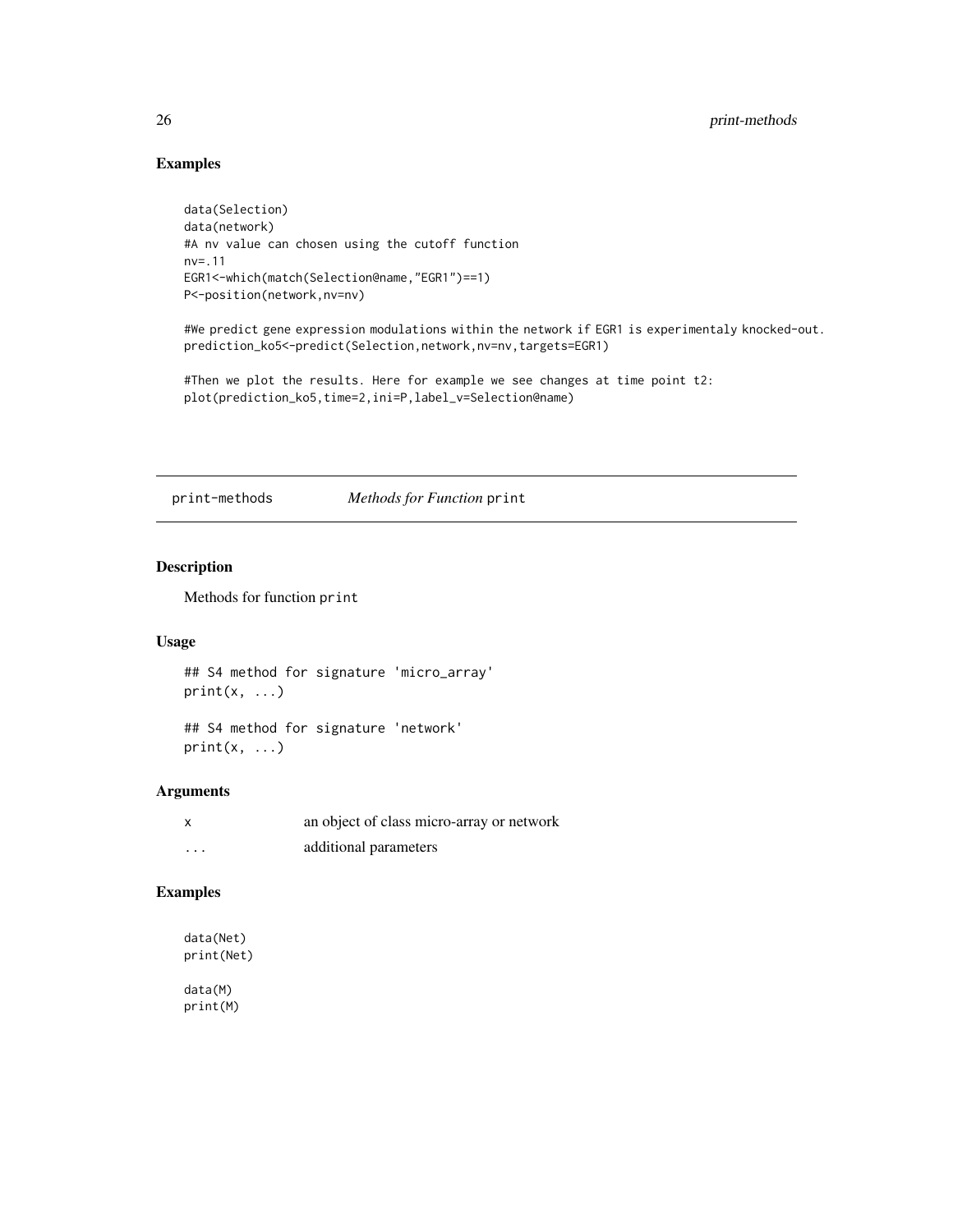<span id="page-26-0"></span>

#### Description

20 (at most) genes with differential expression at t1, 20 (at most) genes with differential expression at t2, 20 (at most) genes with differential expression at t3, 20 (at most) genes with differential expression at t4 et 20 (at most) genes with global differential expression were selected.

# Examples

```
data(Selection)
head(Selection)
summary(Selection,3)
```
summary-methods *Methods for Function* summary

# Description

Methods for function summary

# Usage

```
## S4 method for signature 'micro_array'
summary(object, nb.graph = NULL, ...)
```
# Arguments

| object                  | an object of class micro-array                                        |
|-------------------------|-----------------------------------------------------------------------|
| nb.graph                | (optionnal) choose the graph to plot. Displays all graphs by default. |
| $\cdot$ $\cdot$ $\cdot$ | additional parameters.                                                |

# Examples

data(M) summary(M)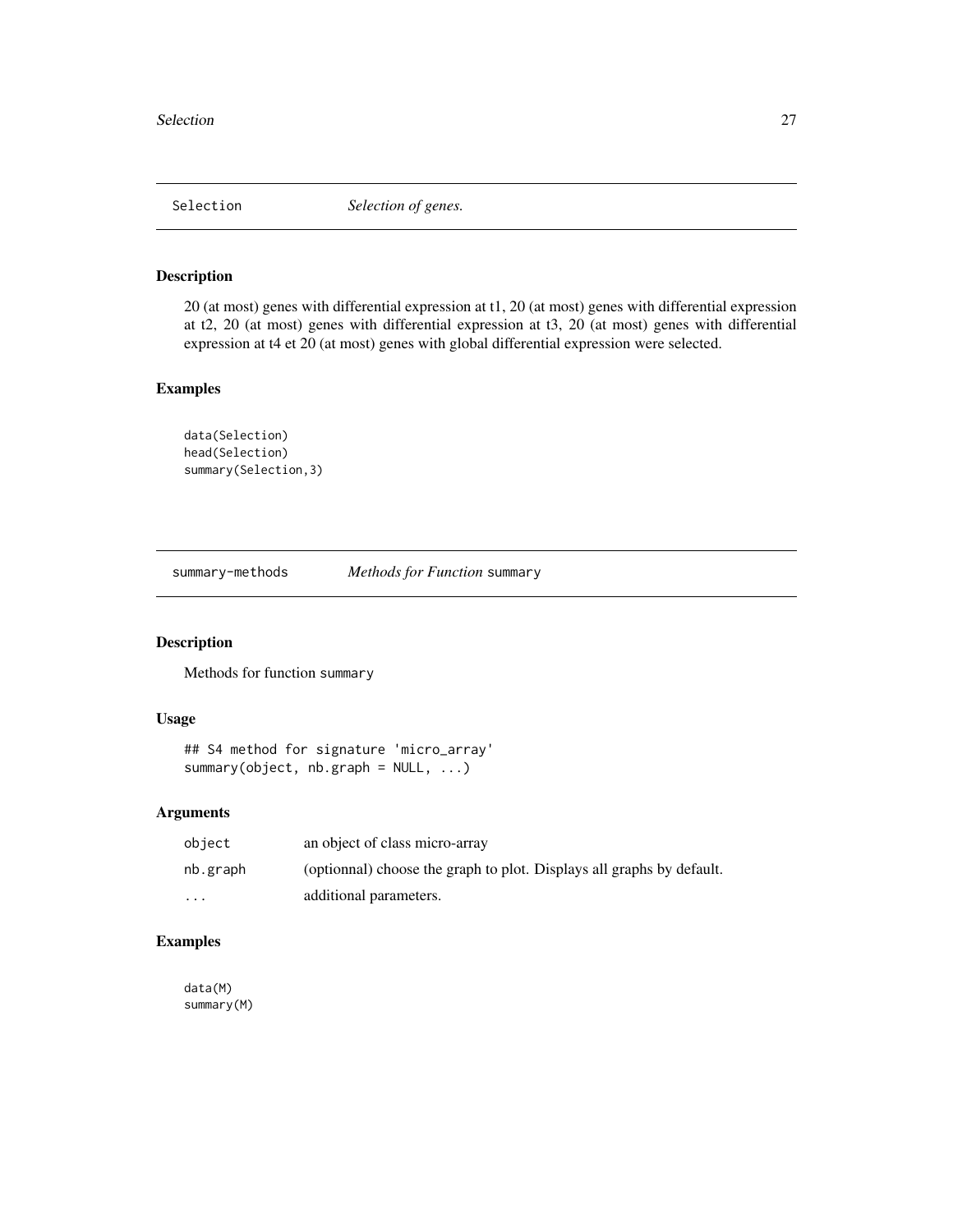<span id="page-27-0"></span>unionMicro-methods *Makes the union between two micro\_array objects.*

# Description

Makes the union between two micro\_array objects.

# Usage

```
## S4 method for signature 'micro_array,micro_array'
unionMicro(M1, M2)
```
# Arguments

| М1 | a micro-array or a list of micro-arrays                  |
|----|----------------------------------------------------------|
| М2 | a micro-array or nothing if M1 is a list of micro-arrays |

# Methods

- list("signature(M1 = \"micro\_array\", M2 = \"micro\_array\")") Returns a micro\_array object which is the union of M1 and M2.
- list("signature( $M1 = \text{V}$ list\",  $M2 = \text{V}$ 'ANY\")") Returns a micro\_array object which is the union of the elements of M1.

# Examples

```
data(M)
#Create another microarray object with 100 genes
Mbis<-M
#Rename the 100 genes
Mbis@name<-paste(M@name,"bis")
rownames(Mbis@microarray) <- Mbis@name
#Union (merge without duplicated names) of the two microarrays.
str(unionMicro(M,Mbis))
```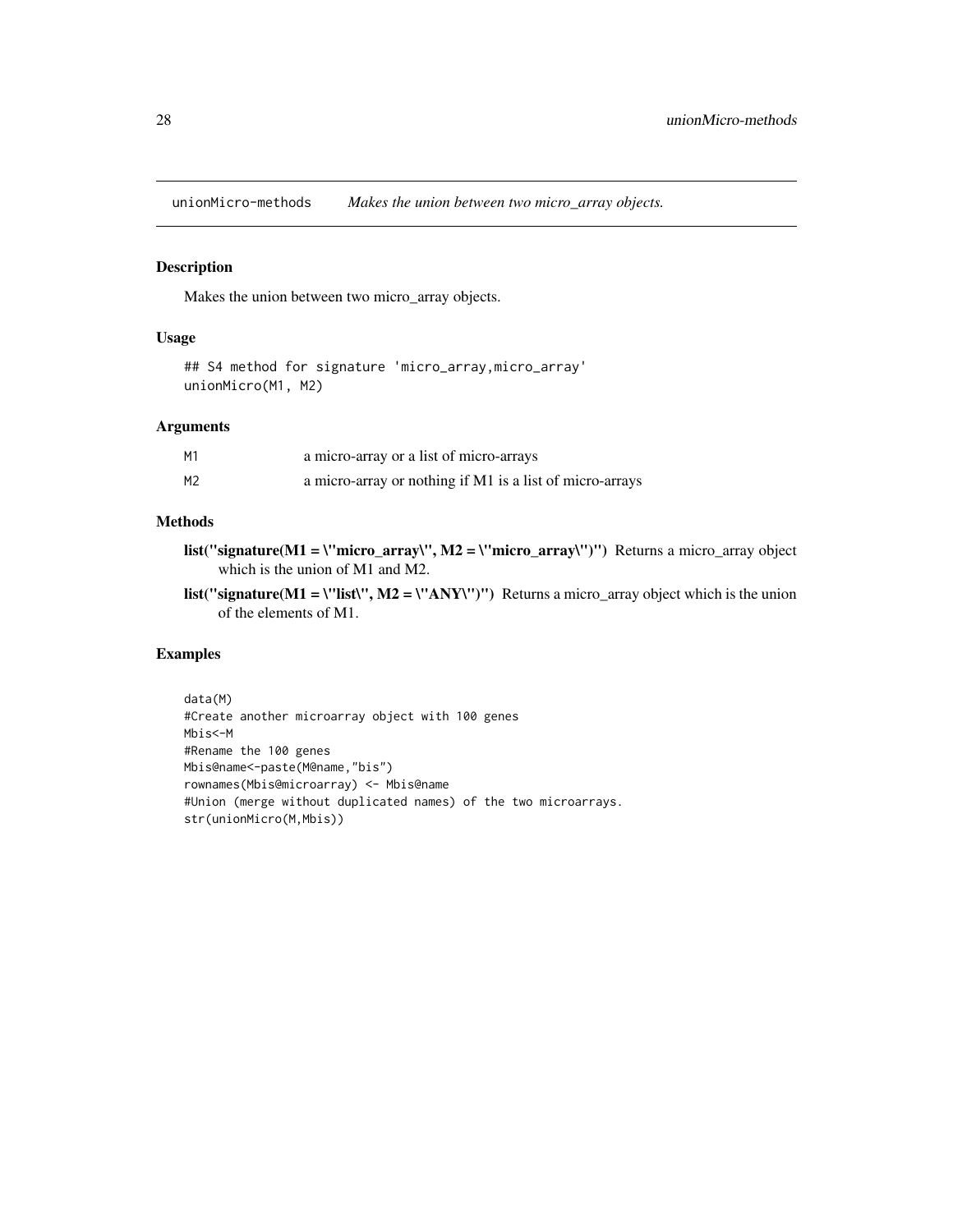# <span id="page-28-0"></span>**Index**

∗ classes micro\_array-class, [19](#page-18-0) micropredict-class, [18](#page-17-0) network-class, [20](#page-19-0) ∗ datasets M, [18](#page-17-0) Net, [19](#page-18-0) Net\_inf, [21](#page-20-0) network, [19](#page-18-0) Selection, [27](#page-26-0) ∗ methods analyze\_network,network-method, [3](#page-2-0) cutoff,network-method, [6](#page-5-0) dim, [7](#page-6-0) evolution, network-method, [8](#page-7-0) geneNeighborhood,network-method, [9](#page-8-0) geneSelection, [11](#page-10-0) head,micro\_array-method, [16](#page-15-0) inference,micro\_array-method, [16](#page-15-0) plot-methods, [22](#page-21-0) position-methods, [24](#page-23-0) predict,micro\_array-method, [25](#page-24-0) print-methods, [26](#page-25-0) summary-methods, [27](#page-26-0) unionMicro-methods, [28](#page-27-0) ∗ package Cascade-package, [2](#page-1-0) analyze\_network *(*analyze\_network,network-method*)*, [3](#page-2-0) analyze\_network,network-method, [3](#page-2-0) analyze\_network-methods *(*analyze\_network,network-method*)*, [3](#page-2-0) as.micro\_array, [4](#page-3-0) Cascade *(*Cascade-package*)*, [2](#page-1-0) Cascade-package, [2](#page-1-0) compare *(*compare-methods*)*, [5](#page-4-0)

compare,network,network,numeric-method *(*compare-methods*)*, [5](#page-4-0) compare-methods, [5](#page-4-0) cutoff *(*cutoff,network-method*)*, [6](#page-5-0) cutoff,network-method, [6](#page-5-0) cutoff-methods *(*cutoff,network-method*)*, [6](#page-5-0)

dim, [7](#page-6-0) dim,micro\_array-method *(*dim*)*, [7](#page-6-0) dim-methods *(*dim*)*, [7](#page-6-0)

```
evolution (evolution,network-method), 8
8
evolution-methods
        (evolution,network-method), 8
gene_expr_simulation
        (gene_expr_simulation,network-method),
        14
gene_expr_simulation,network-method,
        14
gene_expr_simulation-methods
        (gene_expr_simulation,network-method),
        14
geneNeighborhood
        (geneNeighborhood,network-method),
        9
geneNeighborhood,network-method, 9
geneNeighborhood-methods
        (geneNeighborhood,network-method),
        \mathbf QgenePeakSelection (geneSelection), 11
genePeakSelection,micro_array,numeric-method
        (geneSelection), 11
genePeakSelection-methods
        (geneSelection), 11
geneSelection, 11
geneSelection,list,list,numeric-method
        (geneSelection), 11
```